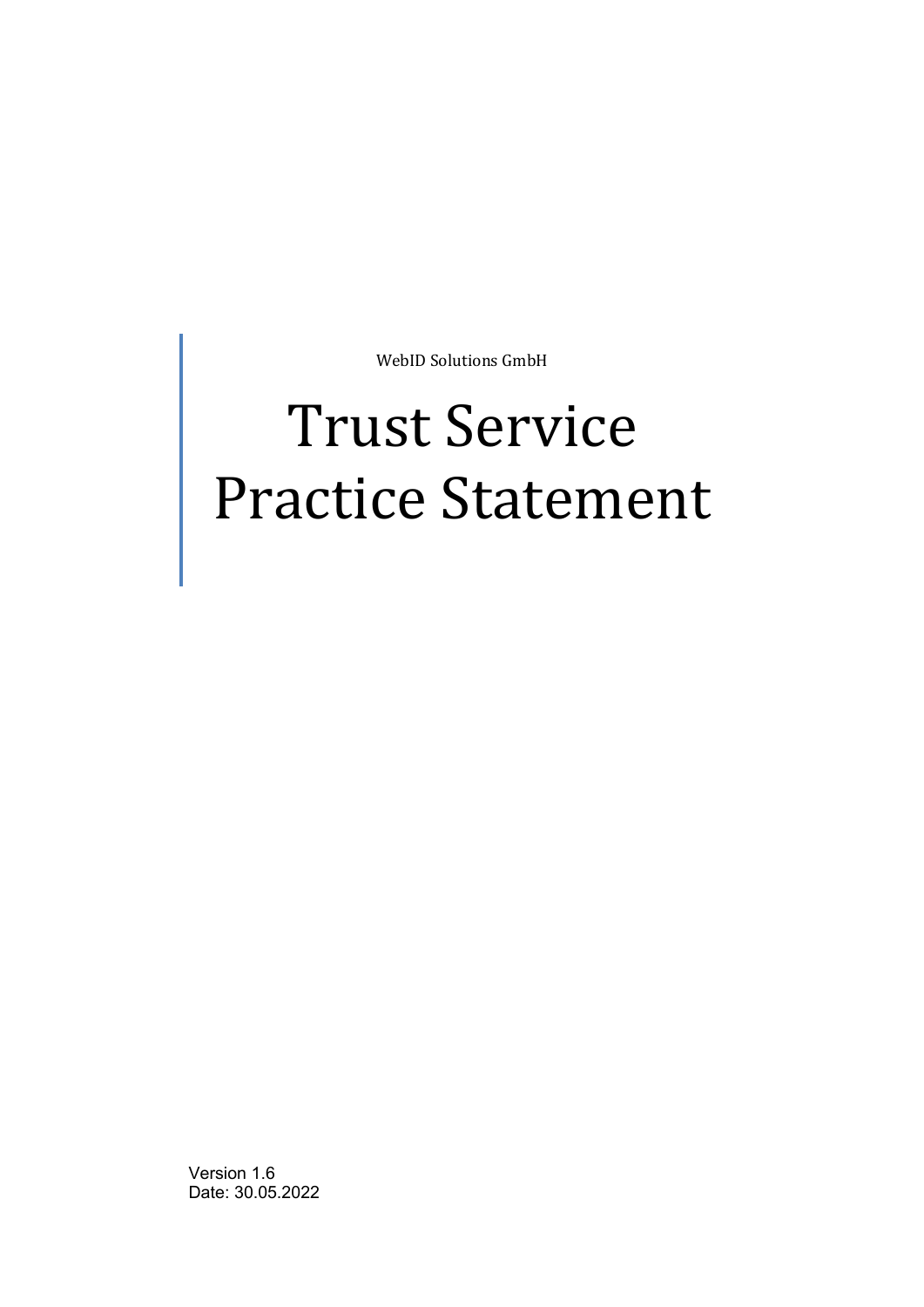# **Document History**

| <b>Version</b> | <b>Date</b> | <b>Changes</b>                                                                                                                                                                                                              |
|----------------|-------------|-----------------------------------------------------------------------------------------------------------------------------------------------------------------------------------------------------------------------------|
| 1.0            | 21.09.2017  | Initial version                                                                                                                                                                                                             |
| 1.1            | 02.01.2019  | Minor changes and annual review                                                                                                                                                                                             |
| 1.2            | 29.04.2019  | Minor additions and refinement                                                                                                                                                                                              |
| 1.3            | 29.08.2019  | Changes and amendments in Chapters 1; 1.1; 1.3.5;<br>1.5.4; 2.3, 3.2.3; 5.1.8; 5.2.1; 5.5.2; 5.2.4; 5.4.1; 5.5.2;<br>5.7.1; 6.2; 6.5; 6.5.1; 6.6.1; 6.6.2; 6.6.4; 9.12.2 to<br>address further ETSI EN 319-401 requirements |
| 1.4            | 12.10.2020  | General improvements, integration of external<br>callcenters, integration of emergency home-office                                                                                                                          |
| 1.5            | 08.01.2021  | Amendment in Chapter 3.2.3                                                                                                                                                                                                  |
| 1.6            | 30.05.2022  | Minor changes and annual review                                                                                                                                                                                             |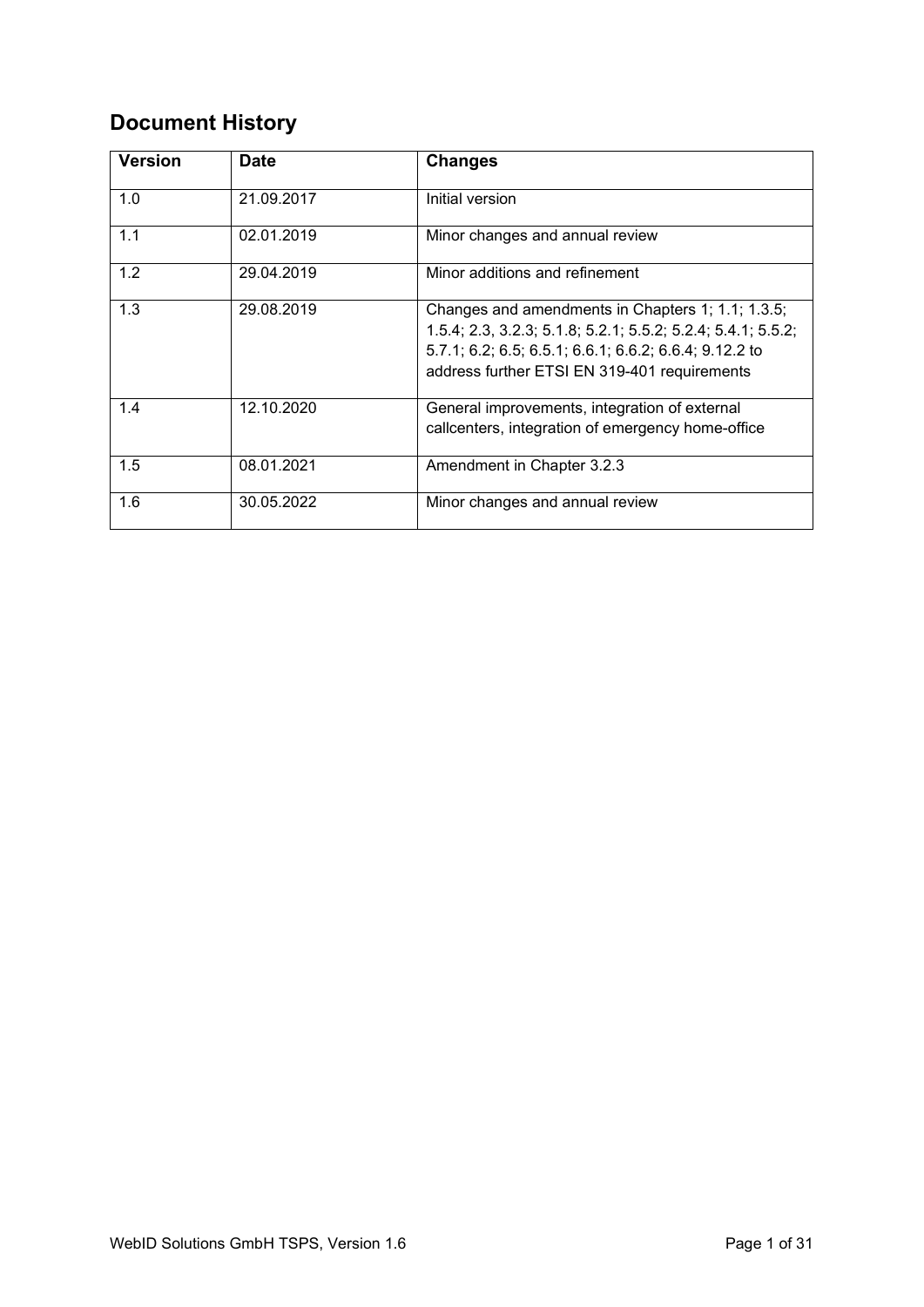# **CONTENT**

| $\mathbf{1}$   |     |       |  |  |  |
|----------------|-----|-------|--|--|--|
|                | 1.1 |       |  |  |  |
|                | 1.2 |       |  |  |  |
|                | 1.3 |       |  |  |  |
|                |     | 1.3.1 |  |  |  |
|                |     | 1.3.2 |  |  |  |
|                |     | 1.3.3 |  |  |  |
|                |     | 1.3.4 |  |  |  |
|                |     | 1.3.5 |  |  |  |
|                | 1.4 |       |  |  |  |
|                | 1.5 |       |  |  |  |
|                |     | 1.5.1 |  |  |  |
|                |     | 1.5.2 |  |  |  |
|                |     | 1.5.3 |  |  |  |
|                |     | 1.5.4 |  |  |  |
|                | 1.6 |       |  |  |  |
|                |     | 1.6.1 |  |  |  |
|                |     | 1.6.2 |  |  |  |
|                |     | 1.6.3 |  |  |  |
| $\overline{2}$ |     |       |  |  |  |
|                | 2.1 |       |  |  |  |
|                | 2.2 |       |  |  |  |
|                | 2.3 |       |  |  |  |
|                | 2.4 |       |  |  |  |
| 3              |     |       |  |  |  |
|                | 3.1 |       |  |  |  |
|                | 3.2 |       |  |  |  |
| 3.2.1          |     |       |  |  |  |
|                |     | 3.2.2 |  |  |  |
|                |     | 3.2.3 |  |  |  |
|                |     | 3.2.4 |  |  |  |
|                |     | 3.2.5 |  |  |  |
|                |     | 3.2.6 |  |  |  |
|                | 3.3 |       |  |  |  |
|                | 3.4 |       |  |  |  |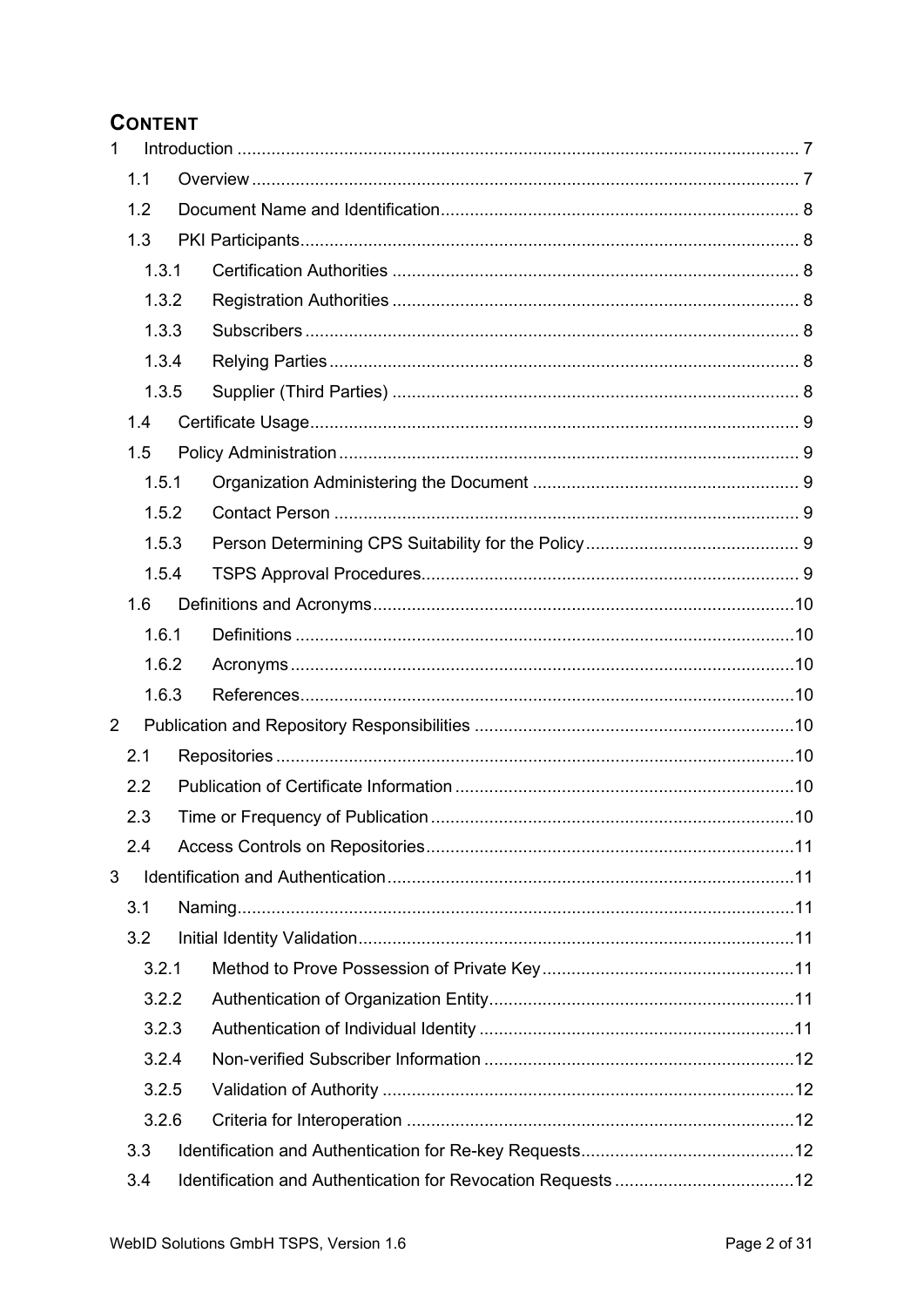| 4 |       |                                                                          |  |
|---|-------|--------------------------------------------------------------------------|--|
| 5 |       |                                                                          |  |
|   | 5.1   |                                                                          |  |
|   | 5.1.1 |                                                                          |  |
|   | 5.1.2 |                                                                          |  |
|   | 5.1.3 |                                                                          |  |
|   | 5.1.4 |                                                                          |  |
|   | 5.1.5 |                                                                          |  |
|   | 5.1.6 |                                                                          |  |
|   | 5.1.7 |                                                                          |  |
|   | 5.1.8 |                                                                          |  |
|   | 5.2   |                                                                          |  |
|   | 5.2.1 |                                                                          |  |
|   | 5.2.2 |                                                                          |  |
|   | 5.2.3 |                                                                          |  |
|   | 5.2.4 |                                                                          |  |
|   | 5.3   |                                                                          |  |
|   | 5.3.1 | Qualification, Experience, and Clearance Requirements15                  |  |
|   | 5.3.2 |                                                                          |  |
|   | 5.3.3 |                                                                          |  |
|   | 5.3.4 |                                                                          |  |
|   | 5.3.5 |                                                                          |  |
|   | 5.3.6 |                                                                          |  |
|   | 5.3.7 | Independent Contractor and external Identification Center Requirements17 |  |
|   | 5.3.8 |                                                                          |  |
|   | 5.4   |                                                                          |  |
|   | 5.4.1 |                                                                          |  |
|   | 5.4.2 |                                                                          |  |
|   | 5.4.3 |                                                                          |  |
|   | 5.4.4 |                                                                          |  |
|   | 5.4.5 |                                                                          |  |
|   | 5.4.6 |                                                                          |  |
|   | 5.4.7 |                                                                          |  |
|   | 5.4.8 |                                                                          |  |
|   | 5.5   |                                                                          |  |
|   | 5.5.1 |                                                                          |  |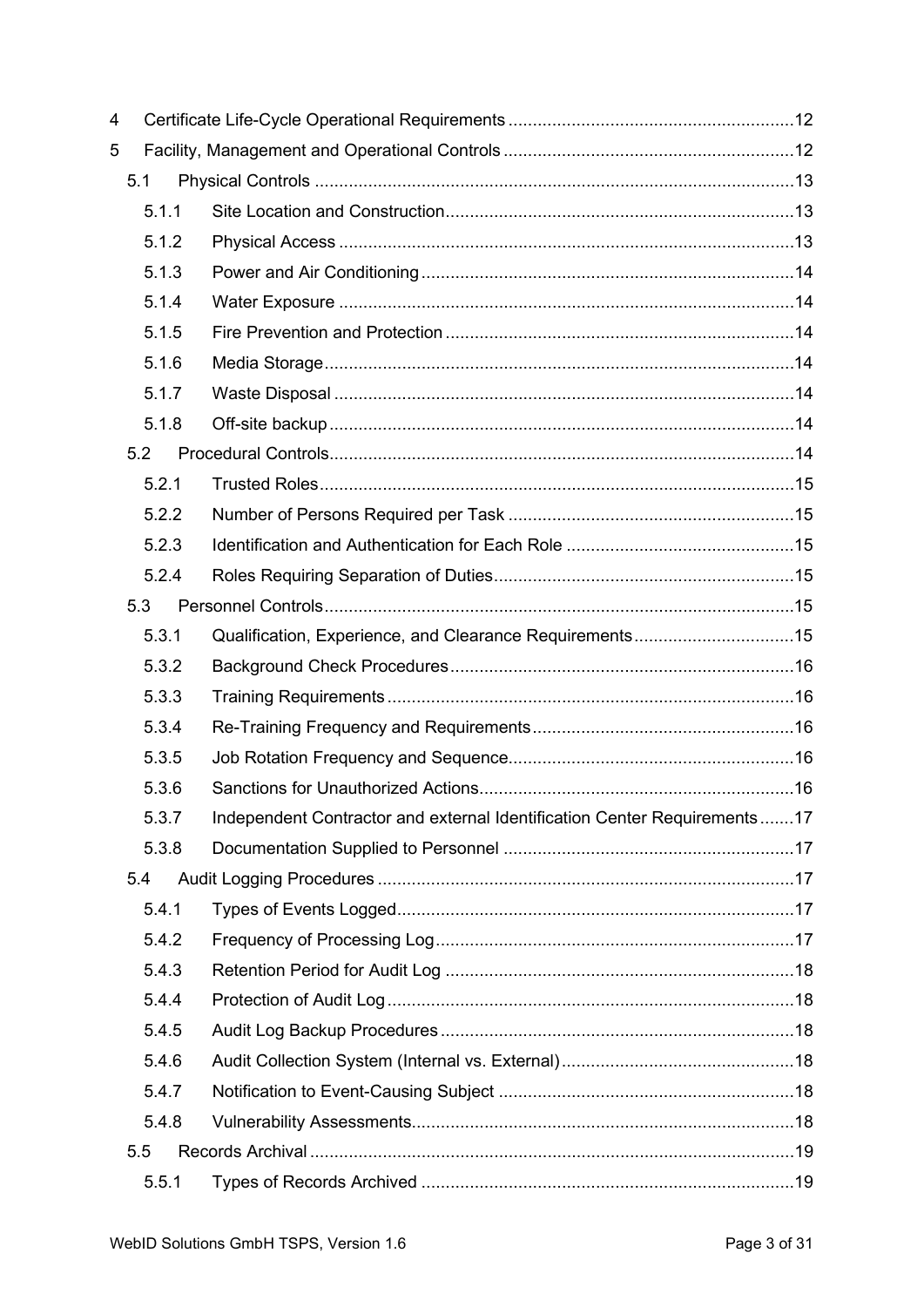| 5.5.2 |       |                                                                        |  |
|-------|-------|------------------------------------------------------------------------|--|
| 5.5.3 |       |                                                                        |  |
| 5.5.4 |       |                                                                        |  |
|       | 5.5.5 |                                                                        |  |
|       | 5.5.6 |                                                                        |  |
|       | 5.5.7 |                                                                        |  |
|       | 5.6   |                                                                        |  |
|       | 5.7   |                                                                        |  |
|       | 5.7.1 |                                                                        |  |
|       | 5.7.2 | Computing Resources, Software, and/or Data are Corrupted20             |  |
|       | 5.7.3 |                                                                        |  |
|       | 5.7.4 |                                                                        |  |
|       | 5.8   |                                                                        |  |
|       | 5.8.1 |                                                                        |  |
| 6     |       |                                                                        |  |
|       | 6.1   |                                                                        |  |
|       | 6.2   | Private Key Protection and Cryptographic Module Engineering Controls21 |  |
|       | 6.3   |                                                                        |  |
|       | 6.4   |                                                                        |  |
|       | 6.5   |                                                                        |  |
|       | 6.5.1 |                                                                        |  |
|       | 6.5.2 |                                                                        |  |
|       | 6.6   |                                                                        |  |
|       | 6.6.1 |                                                                        |  |
|       | 6.6.2 |                                                                        |  |
|       | 6.6.3 |                                                                        |  |
|       | 6.6.4 |                                                                        |  |
|       | 6.7   |                                                                        |  |
| 7     |       |                                                                        |  |
| 8     |       |                                                                        |  |
|       | 8.1   |                                                                        |  |
|       | 8.2   |                                                                        |  |
|       | 8.3   |                                                                        |  |
|       | 8.4   |                                                                        |  |
|       | 8.5   |                                                                        |  |
|       | 8.6   |                                                                        |  |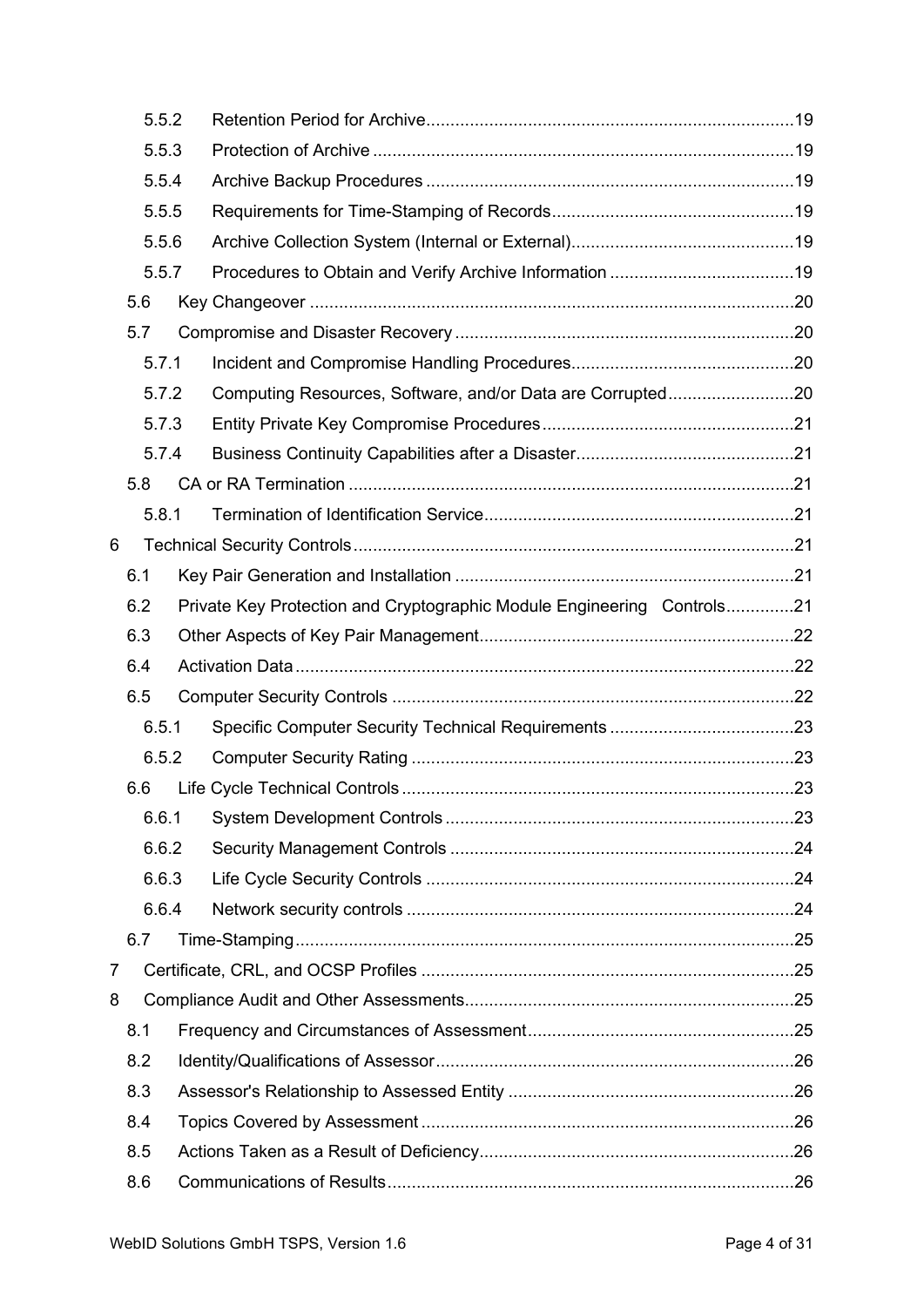| 9      |                                                                |  |
|--------|----------------------------------------------------------------|--|
| 9.1    |                                                                |  |
| 9.2    |                                                                |  |
| 9.2.1  |                                                                |  |
| 9.2.2  |                                                                |  |
| 9.3    |                                                                |  |
| 9.3.1  |                                                                |  |
| 9.3.2  | Information Not Within the Scope of Confidential Information27 |  |
| 9.3.3  |                                                                |  |
| 9.4    |                                                                |  |
| 9.4.1  |                                                                |  |
| 9.4.2  |                                                                |  |
| 9.4.3  |                                                                |  |
| 9.4.4  |                                                                |  |
| 9.4.5  |                                                                |  |
| 9.4.6  | Disclosure Pursuant to Judicial or Administrative Process 28   |  |
| 9.4.7  |                                                                |  |
| 9.5    |                                                                |  |
| 9.6    |                                                                |  |
| 9.6.1  |                                                                |  |
| 9.6.2  |                                                                |  |
| 9.6.3  |                                                                |  |
| 9.6.4  |                                                                |  |
| 9.6.5  |                                                                |  |
| 9.7    |                                                                |  |
| 9.8    |                                                                |  |
| 9.9    |                                                                |  |
| 9.9.1  |                                                                |  |
| 9.10   |                                                                |  |
| 9.10.1 |                                                                |  |
| 9.10.2 |                                                                |  |
| 9.10.3 |                                                                |  |
| 9.11   |                                                                |  |
| 9.12   |                                                                |  |
| 9.12.1 |                                                                |  |
| 9.12.2 |                                                                |  |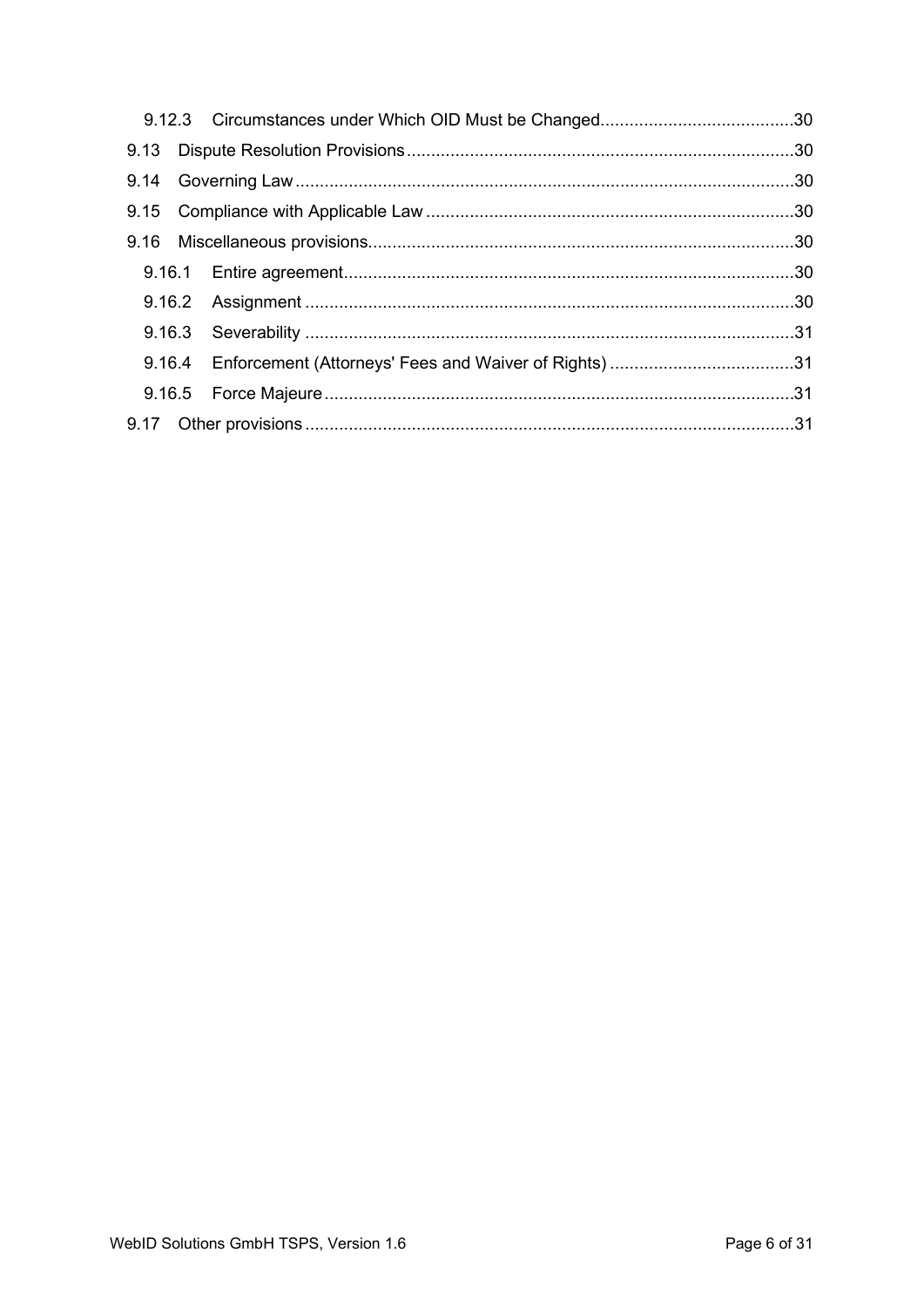# <span id="page-7-0"></span>**1 Introduction**

WebID Solutions GmbH is a trust service provider offering online services for identity verification of persons in order to support WebID Solution's partners needing reliable identification of their customers.

In addition, in collaboration with certification service providers and contract partners WebID Solutions enables individual customers of the contract partners to electronically sign legally binding contracts using qualified electronic signatures according to the eIDAS regulation.

The identity verification services are compliant with the requirements of the German "Geldwäschegesetz" (prevention of money laundering act) and the Regulation No 910/2014 of the European Parliament and of the Council of 23 July 2014 on electronic identification and trust services for electronic transactions in the internal market and repealing Directive 1999/93/EC (eIDAS).

In particular, WebID Solutions verifies the identity of natural persons in accordance with eIDAS, Article 24, paragraph 1 d) by using "other identification methods" recognized under national regulation which provide equivalent assurance in terms of reliability to physical presence.

This document is the Trust Service Practice Statement (TSPS) of WebID Solutions GmbH. It is not a full Certification Practice Statement (CPS) according to RFC 3647 because WebID Solutions only provides identity verification services, but does not offer other certification services like issuing certificates or the provision of certificate validation services.

The purpose of this document is to serve as a base for compliance with eIDAS.

#### <span id="page-7-1"></span>1.1 Overview

The services of WebID Solutions allow customers of contract partners to be reliably identified using online video conferencing for identification while the customer is at home or at his/her workplace. WebID Solutions delivers the results of identity verifications in electronic form to its contract partners and/or to certification service providers for the issuance of qualified electronic certificates. The qualified certificates may then be used to sign legally binding electronic contracts.

WebID Solutions offers its services to all customers of its contract partners without discrimination.

While the services cannot be provided for people with mutism and deafness, the service provided is accessible for persons with disabilities and can be used without any restrictions by persons with other disabilities.

The services of WebID Solutions are in conformance with the German Geldwäschegesetz (prevention of money laundering act) and the eIDAS regulation on electronic identification and trust services.

The services of WebID Solutions have been assessed for compliance with the requirements of eIDAS according to the standards ETSI EN 319 401, ETSI EN 319 411-1, and ETSI EN 319 411-2 and the compliance with the requirements of eIDAS has been confirmed by an independent conformity assessment body.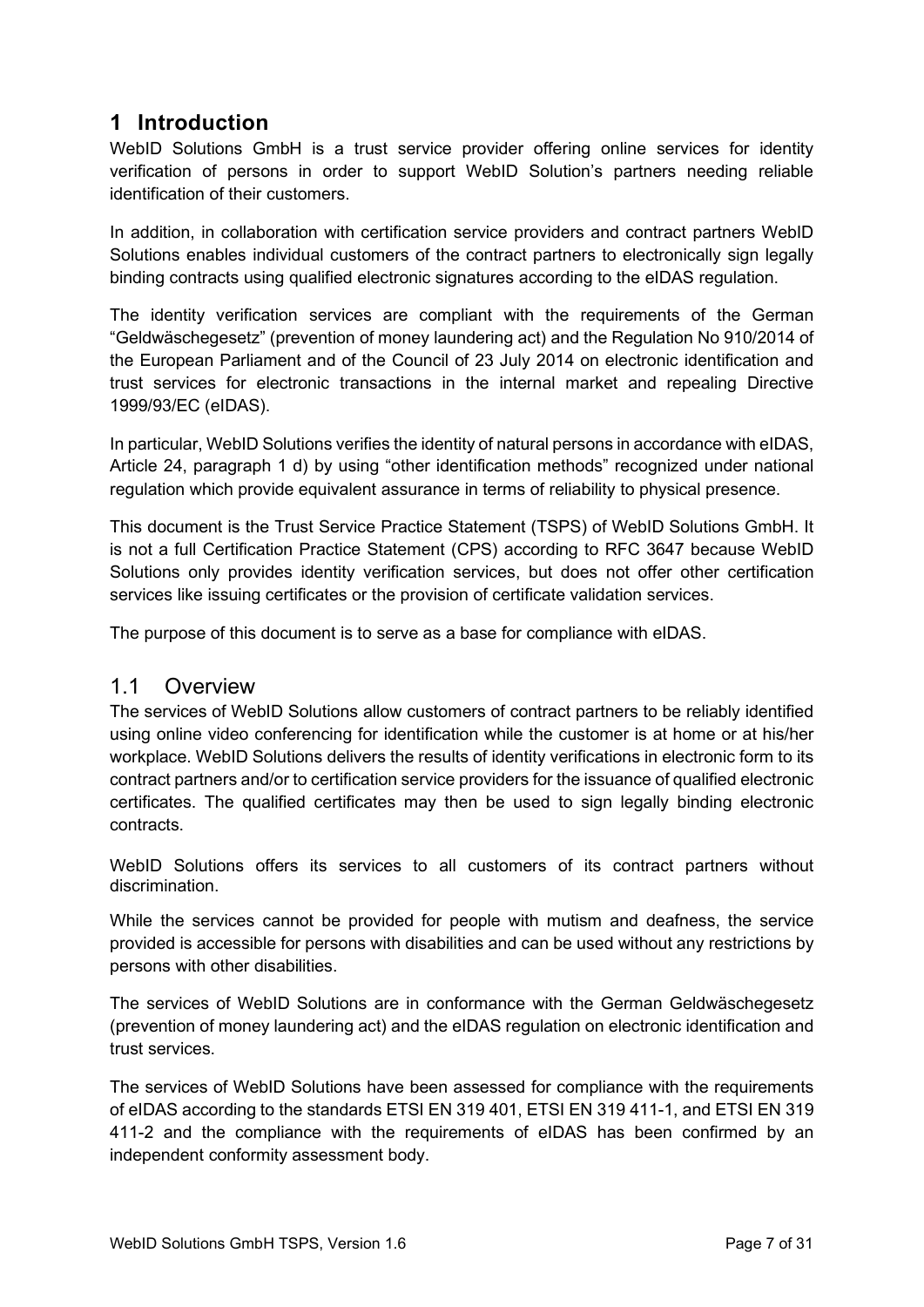The video identification services offered by WebID Solutions can be used by Trust Service Providers (TSPs) for the issuance of qualified certificates and qualified seals according to the policies QCP-n, QCP-n-qscd, QCP-l, and QCP-l-qscd of ETSI EN 319 411-2. For QCP-l and QCP-l-qscd WebID can only identify the natural person representing the organization, the organization itself must be identified by the TSPs.

The video identification is performed by trained and experienced identity verification specialists according to legally admitted procedures. The video conference replaces the personal (physical) presence of the person to be identified.

## <span id="page-8-0"></span>1.2 Document Name and Identification

This document is the "Trust Service Practice Statement of the WebID Solutions GmbH.

| Name of the document | WebID Solutions GmbH - Trust Service Practice Statement |
|----------------------|---------------------------------------------------------|
| Version              | 1.6. 30.05.2022                                         |

## <span id="page-8-1"></span>1.3 PKI Participants

#### <span id="page-8-2"></span>**1.3.1Certification Authorities**

A Certification Authority (CA) is an entity authorized to issue public key certificates. A CA is also responsible for the distribution, publication, and revocation of certificates.

WebID Solutions does not operate a CA but offers identification services on behalf of CAs.

#### <span id="page-8-3"></span>**1.3.2 Registration Authorities**

A Registration Authority (RA) acts on behalf of a CA. RAs are responsible for verifying both business information and personal data contained in a subscriber's certificate.

An RA submits certificate requests to issuing CAs, approves applications for certificates, renewal, or re-keying, and handles revocation requests.

WebID Solutions does not operate an RA but offers identification services on behalf of a CA's RA.

#### <span id="page-8-4"></span>**1.3.3 Subscribers**

Subscribers are the owners of certificates issued by a CA. Subscribers can be individual persons or legal entities.

WebID Solutions identifies the subscribers on behalf of contract partners or CAs. For legal entities WebID only identifies the natural person representing the organization. The organization itself must be identified by the TSP.

#### <span id="page-8-5"></span>**1.3.4 Relying Parties**

A Relying Party is an individual or entity that relies on a certificate. A Relying Party uses a Subscriber's certificate to verify the integrity of a digitally signed document and to identify the signer of the document.

#### <span id="page-8-6"></span>**1.3.5 Supplier (Third Parties)**

Where the provisioning of services involves subcontracting, outsourcing, or other third party arrangements, WebID Solutions has documented agreements and contractual relationships in place.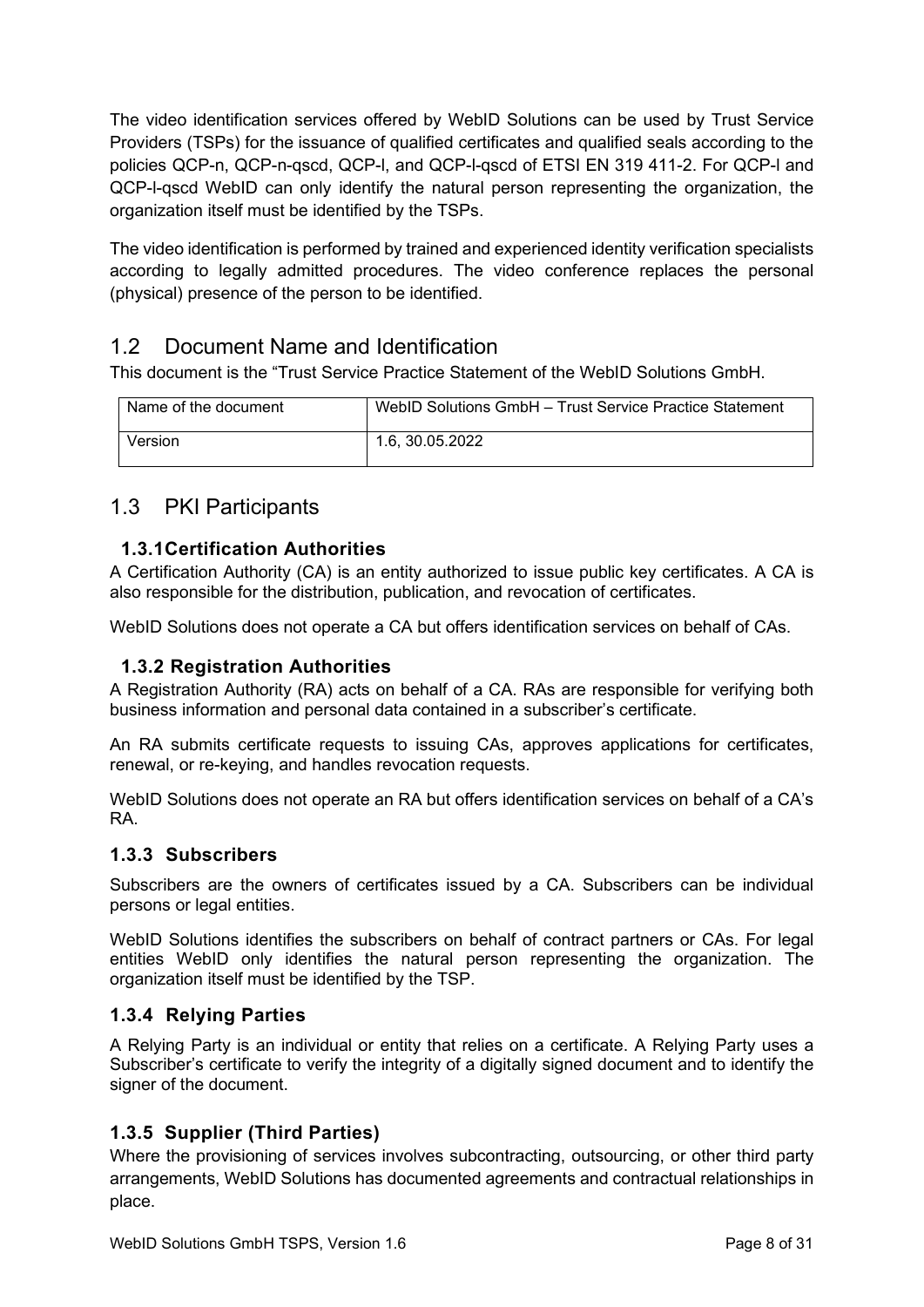WebID Solutions uses a supplier for the operation of the datacenter. It provides managed dedicated servers for storing data. The operator of the external datacenter is obliged to protect the servers in the datacenter against physical and environmental threats and to maintain the security of the servers in the datacenter up to the operating system level.

The datacenter's conformance with the information security policy is ensured through regular audits performed by WebID personnel.

Furthermore, in addition to its internal identification centers, WebID uses subcontracted external callcenters as suppliers for external identification services.

Whereas all external contractors providing video identification services will be subject to respective security requirements and controls as applicable to WebID Solutions (i.e. as described under section 5.1, 5.2 etc.), WebID Solutions retains overall responsibility for conformance with the procedures specified in its information security policy, even when the specific functionality is undertaken by outsourcers.

## <span id="page-9-0"></span>1.4 Certificate Usage

Not applicable. WebID Solutions provides identity verification services and does not issue certificates.

## <span id="page-9-1"></span>1.5 Policy Administration

#### <span id="page-9-2"></span>**1.5.1 Organization Administering the Document**

This TSPS is administered by:

WebID Solutions GmbH Friedrichstraße 88 10117 Berlin

#### <span id="page-9-3"></span>**1.5.2 Contact Person**

WebID Solutions GmbH Compliance Officer Friedrichstraße 88 10117 Berlin Phone: +49 30 5557476 50 E-Mail: compliance@webid-solutions.de

#### <span id="page-9-4"></span>**1.5.3 Person Determining CPS Suitability for the Policy**

WebID Solutions' Compliance Officer determines the suitability of this TSPS with the Policy.

#### <span id="page-9-5"></span>**1.5.4 TSPS Approval Procedures**

This TSPS document has been prepared for compliance with the requirements of eIDAS on identity verification.

The TSPS document is approved by WebID Solutions' Management Board, published and communicated to all relevant employees and external parties.

The Management Board is also responsible for implementing the practices as specified in this document.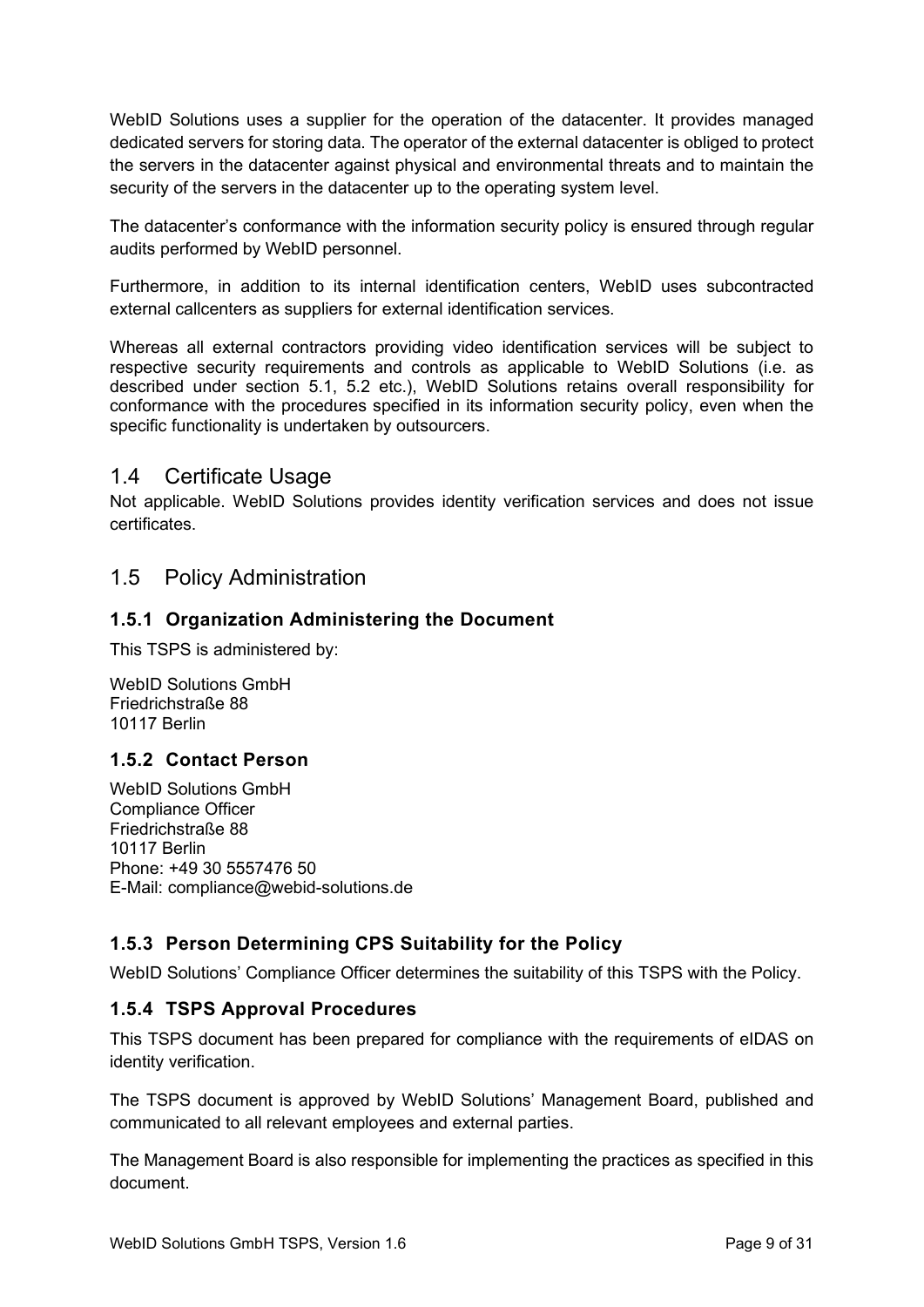The TSPS and the Terms and Conditions are reviewed in regular intervals. Amendments to these documents must be approved by WebID Solutions' Management Board before becoming effective.

The Terms and Conditions are made available to all subscribers and relying parties through durable means of communication.

# <span id="page-10-0"></span>1.6 Definitions and Acronyms

#### <span id="page-10-1"></span>**1.6.1Definitions**

Not required.

#### <span id="page-10-2"></span>**1.6.2Acronyms**

Not required.

#### <span id="page-10-3"></span>**1.6.3References**

| ETSI EN 319 401   | ETSI EN 319 401, Electronic Signatures and Infrastructures (ESI); General<br><b>Policy Requirements for Trust Service Providers</b>                                                                                                                |
|-------------------|----------------------------------------------------------------------------------------------------------------------------------------------------------------------------------------------------------------------------------------------------|
| ETSI EN 319 411-1 | ETSI EN 319 411-1, Electronic Signatures and Infrastructures (ESI);<br>Policy and security requirements for Trust Service Providers issuing<br>certificates; Part 1: General requirements                                                          |
| ETSI EN 319 411-2 | ETSI EN 319 411-1, Electronic Signatures and Infrastructures (ESI);<br>Policy and security requirements for Trust Service Providers issuing<br>certificates; Part 2: Requirements for trust service providers issuing EU<br>qualified certificates |
| eIDAS             | Regulation No 910/2014 of the European Parliament and of the Council of 23<br>July 2014 on electronic identification and trust services for electronic<br>transactions in the internal market and repealing Directive 1999/93/EC                   |

# <span id="page-10-4"></span>**2 Publication and Repository Responsibilities**

#### <span id="page-10-5"></span>2.1 Repositories

WebID Solutions publishes this TSPS and other relevant documents like General Terms and Conditions (AGB) and the Data Protection Statement on its website www.webid-solutions.de.

## <span id="page-10-6"></span>2.2 Publication of Certificate Information

Not applicable. WebID Solutions does not issue certificates.

# <span id="page-10-7"></span>2.3 Time or Frequency of Publication

This TSPS and any subsequent amendments are immediately made publicly available after approval.

The websites of WebID Solutions are publicly available 24 hours per day, 7 days per week. Upon system failure or other kind of outages WebID Solutions will restore proper functionality without delay.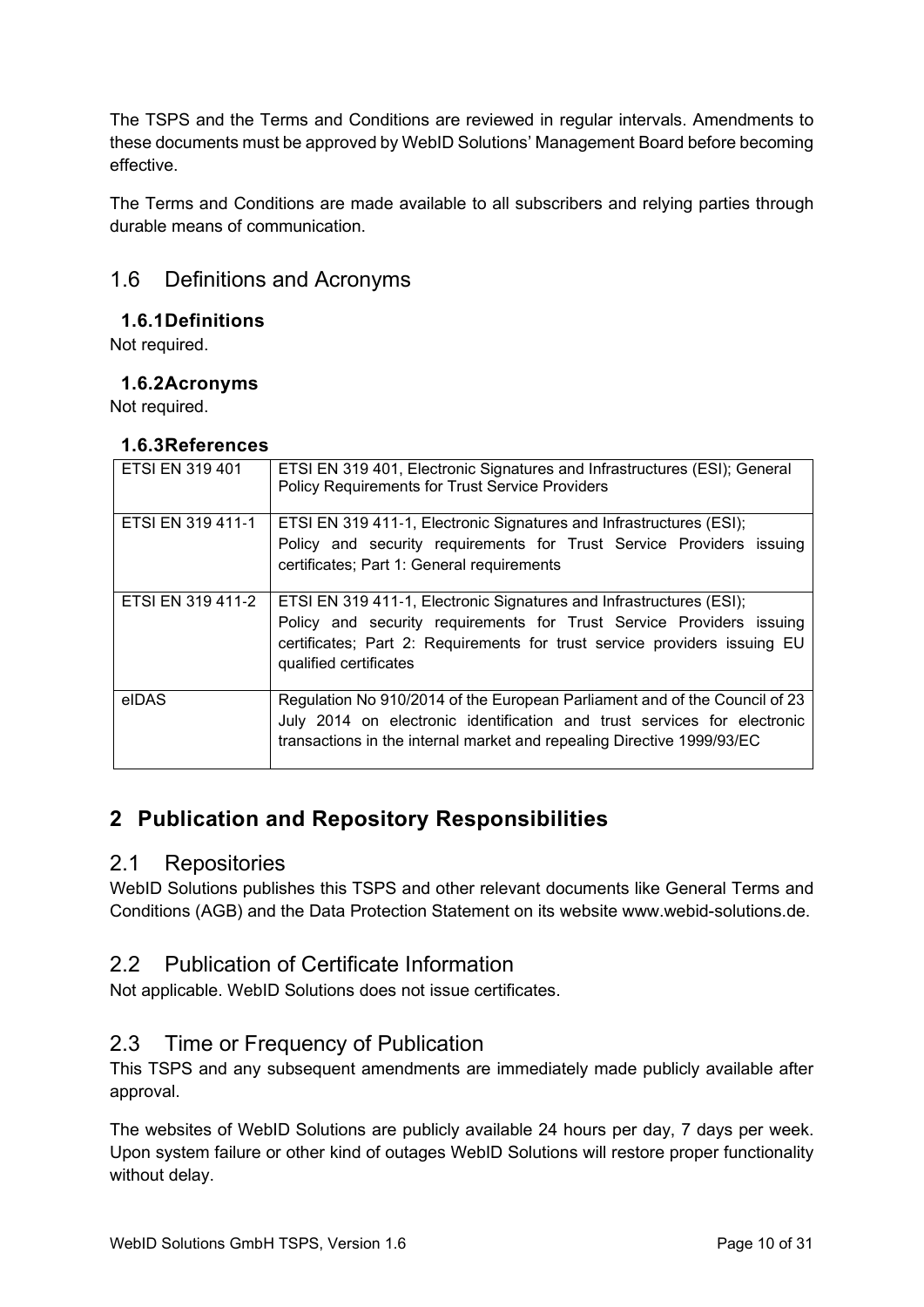## <span id="page-11-0"></span>2.4 Access Controls on Repositories

The repository is publicly and internationally available. Read access is unrestricted.

WebID Solutions protects the integrity and authenticity of all documents in the repository. The repository is subject to access control mechanisms to protect its availability and prevent unauthorized adding, deleting, or modifying of information in the repository.

# <span id="page-11-1"></span>**3 Identification and Authentication**

## <span id="page-11-2"></span>3.1 Naming

Not applicable. WebID Solutions does not issue certificates.

## <span id="page-11-3"></span>3.2 Initial Identity Validation

#### <span id="page-11-4"></span>**3.2.1Method to Prove Possession of Private Key**

Not applicable. WebID Solutions does not issue certificates.

#### <span id="page-11-5"></span>**3.2.2Authentication of Organization Entity**

Not applicable. WebID Solutions does not issue certificates.

#### <span id="page-11-6"></span>**3.2.3 Authentication of Individual Identity**

The customer's identity is checked against an official, valid, government-issued photo ID document that fulfills legal and regulatory requirements.

The customer has to be present in a video conference call and screenshots and a voice protocol are recorded as evidence.

The information collected during the identification include the full name (surname and given name(s)) of the applicant, the date and place of birth, the current address, the type, validity period, issuing authority, and the reference number of the identity document presented. The current address is either part of the data of the ID document (if contained) or is filled out by the customer before the beginning of the identification process.

WebID Solutions also verifies the customer's mobile phone number for authentication purposes when the customer applies for a qualified certificate at a cooperating CA.

After performing the video identification WebID Solutions transfers the collected identification data to the CA.

If the requirements of the RA's national supervisory body go beyond the national requirements for user identity verification applicable to the CA, there is no obligation for the RA to implement such for a certificate creation for the CA, provided it is ensured that the requirements of the regulations applicable to the CA for the implementation of the identification are met. Insofar the CA will coordinate and address corresponding questions to its supervisory body.

#### Provided that the

- i) correctness of the collected data, and
- ii) the comparison of the identity documents used and the applicant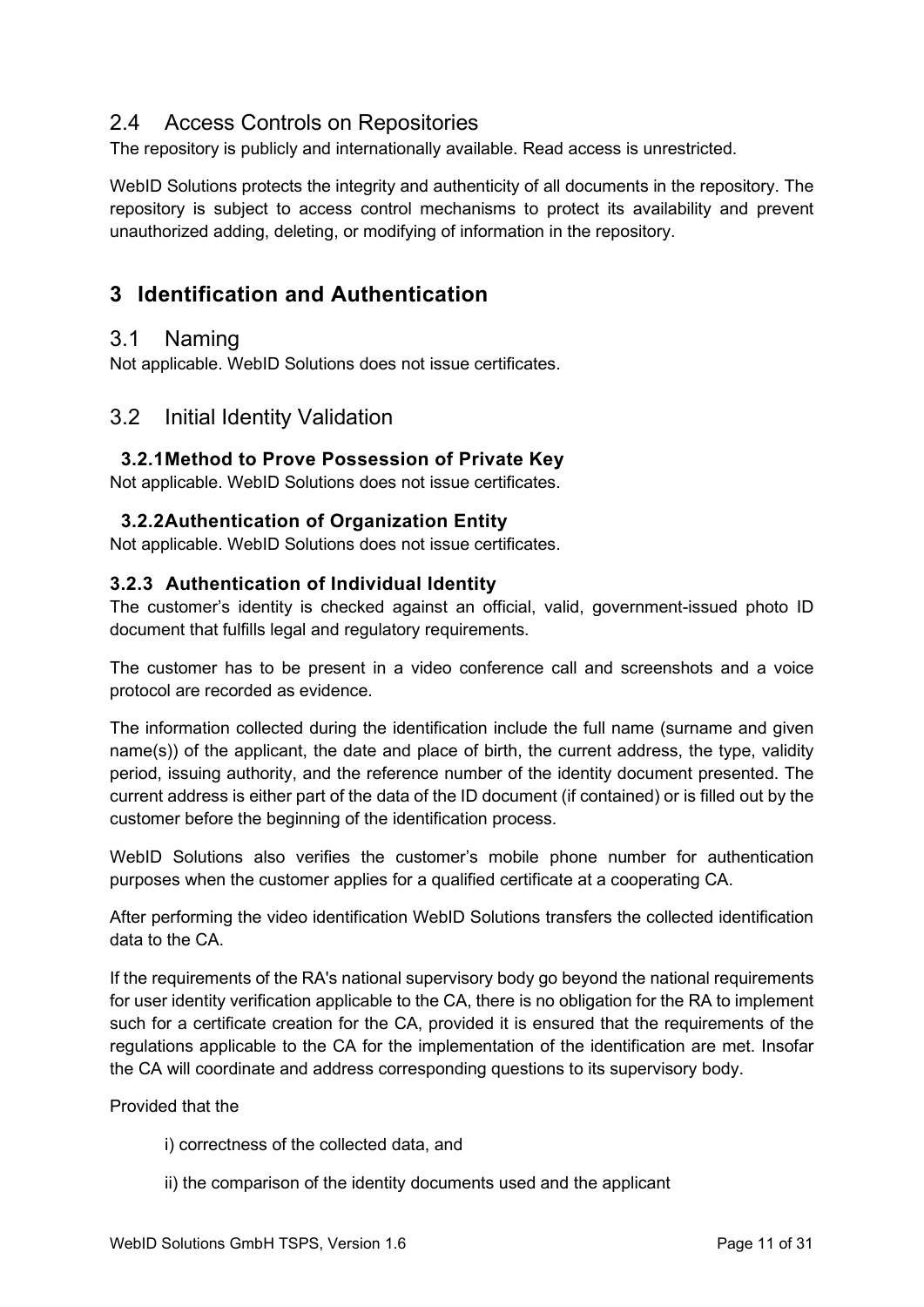(4-eyes principle) is to be confirmed to the TSP, the RA will carry out this process in agreement with the TSP within 24 hours.

All data exchanged electronically with the customer is protected through encryption. All data included in the transmission to the TSP is encrypted and digitally signed.

## <span id="page-12-0"></span>**3.2.4 Non-verified Subscriber Information**

Not applicable. WebID Solutions offers only identity validation services.

#### <span id="page-12-1"></span>**3.2.5 Validation of Authority**

Not applicable. WebID Solutions offers only identity validation services.

WebID Solutions does not validate the customer's authority to apply for a certificate; this must be done by the CA issuing the certificate.

#### <span id="page-12-2"></span>**3.2.6 Criteria for Interoperation**

No stipulation.

## <span id="page-12-3"></span>3.3 Identification and Authentication for Re-key Requests

Not applicable. WebID Solutions does not issue certificates.

WebID Solutions does not differentiate between identifications for initial certificate issuance or re-key requests.

## <span id="page-12-4"></span>3.4 Identification and Authentication for Revocation Requests

Not applicable. WebID Solutions does not issue certificates and does not handle revocation requests.

# <span id="page-12-5"></span>**4 Certificate Life-Cycle Operational Requirements**

Not applicable.

WebID Solutions performs identification services according to chapter [3.2.3.](#page-11-6) WebID Solutions does not issue certificates, does not process certificate applications, and does not provide certificate status validation services.

# <span id="page-12-6"></span>**5 Facility, Management and Operational Controls**

WebID Solutions carries out regular risk assessments to identify, analyze, and evaluate risks related to its services taking into account business and technical issues.

WebID Solutions then selects appropriate risk treatment measures taking into account the results of the risk assessment.

The risk treatment measures chosen ensure that the level of security is commensurate with the degree of risk.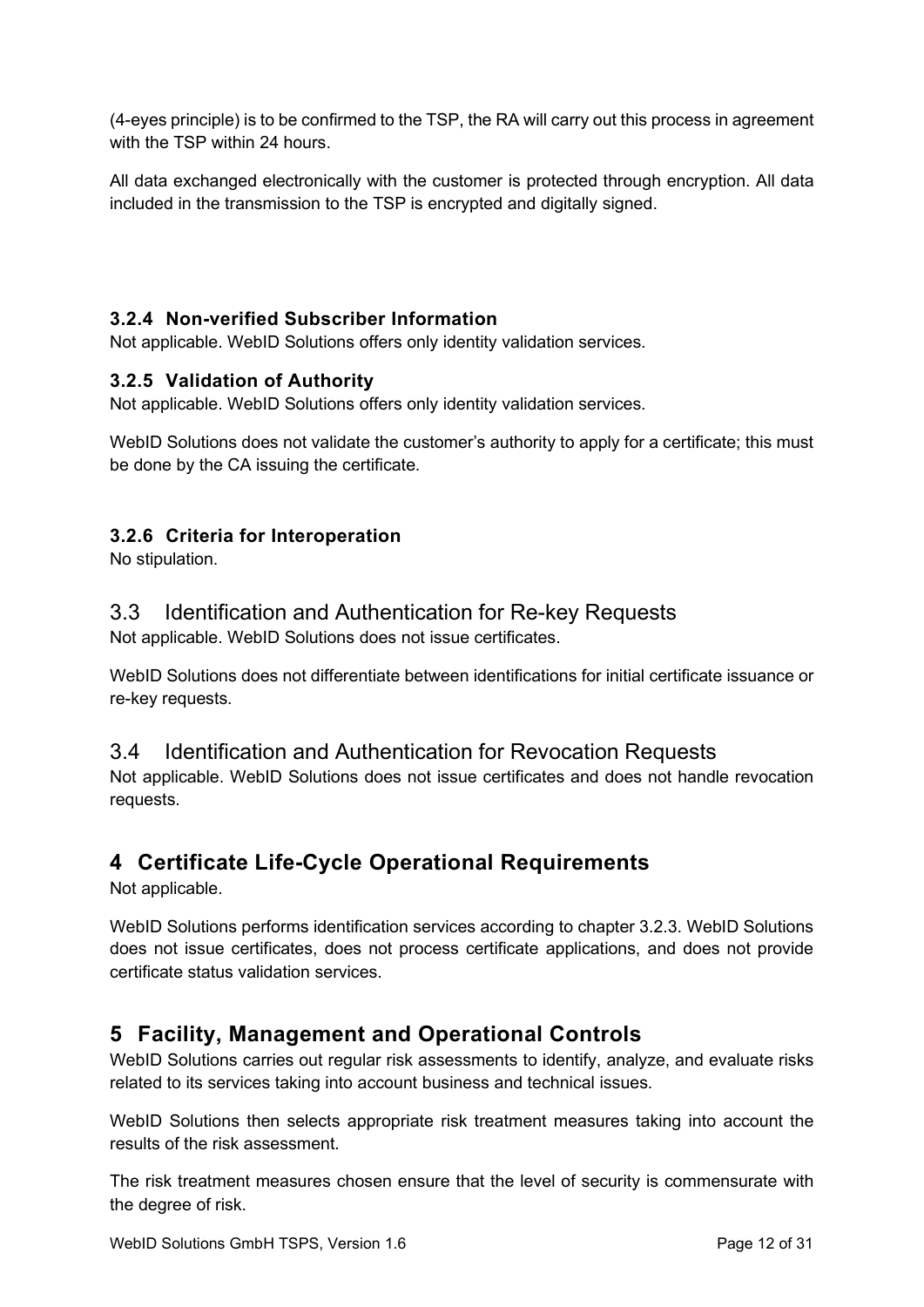The risk assessment is approved by WebID Solutions management who accepts the residual risks identified in the risk assessment with this approval.

## <span id="page-13-0"></span>5.1 Physical Controls

WebID Solutions has implemented a general security policy which supports the security requirements of the services, processes, and procedures covered by this TSPS..

These security mechanisms are commensurate with the level of threat in the identity validation environment.

#### <span id="page-13-1"></span>**5.1.1 Site Location and Construction**

For redundancy purposes, WebID Solutions operates two facilities at two different locations. Both of them are capable to provide all services required for identity verification.

At both locations the systems of WebID Solutions are located in secure rooms with biometric access control and CCTV surveillance. For data protection reasons the CCTV system is configured in such a way that it does not record the video conferencing screens of the identity validation specialists.

In addition, WebID cooperates with external video-identification service providers at several different locations. At all locations the systems used for identifiaction services are located in secure rooms with access control and CCTV surveillance.

WebID Solutions' servers are located in a secure data center and managed and operated (at the operating system level) by data center staff. WebID Solutions' applications and data are stored encrypted and not accessible for data center personnel.

All operations related to identity verification are conducted within a physically protected environment that deters, prevents, and detects unauthorized use of, access to, or disclosure of sensitive information and systems.

Several layers of physical security controls restrict access to the sensitive hardware and software systems used for performing operations. The systems used for identity validation services are physically separated from other systems so that only authorized employees can access them.

#### <span id="page-13-2"></span>**5.1.2 Physical Access**

WebID Solutions protects its relevant systems, especially database servers and the systems used by the identity validation specialists for video conferencing, with physical security mechanisms to:

- permit no unauthorized access to the hardware;
- store all identity validation data in encrypted form;
- monitor, either manually or electronically, for unauthorized intrusion at all times;
- maintain and periodically inspect an access log.

WebID Solutions has implemented physical access controls to reduce the risk of unauthorized persons being able to access WebID Solution's premises. This includes the workplaces of identity validation specialists as well as database servers, routing and switching components, and firewalls.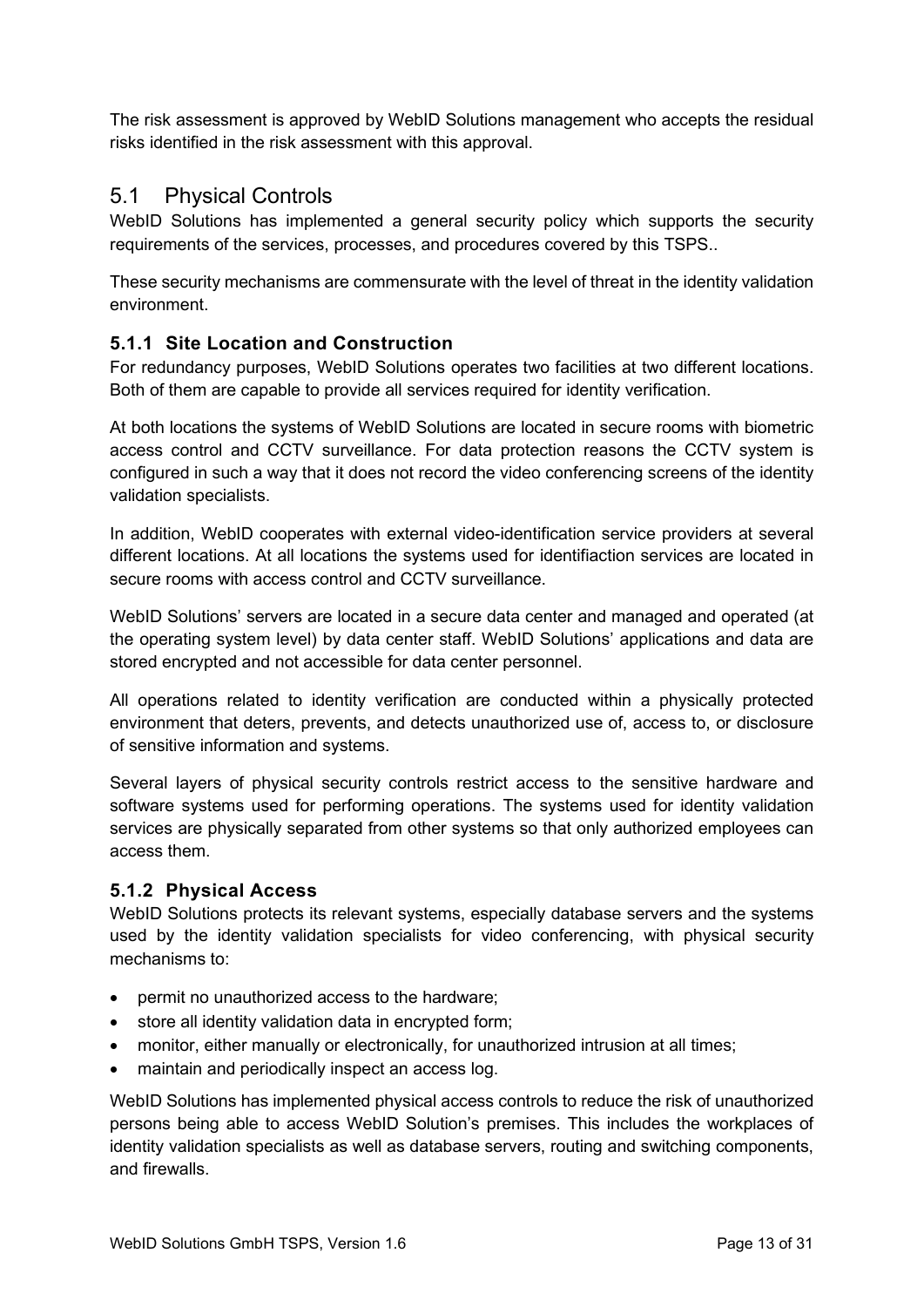Physical access to systems is strictly controlled. Only trustworthy individuals with a valid business reason are provided access. The access control system is always functional and uses biometrics in combination with access chips.

Access to WebID Solutions' premises requires multi-factor authentication with chip and biometrics.

Visitors to WebID's premises cannot enter those without support of authorized employees. All visitors must present their personal ID document for identification, which is documented by WebID personnel. In all relevant security areas visitors must be accompanied by authorized employees.

#### <span id="page-14-0"></span>**5.1.3 Power and Air Conditioning**

All systems at the locations where identity verification takes place and all systems in the secure data center have industry standard power and air conditioning systems to provide a suitable operating environment.

Furthermore, all relevant systems are provided with an uninterruptable power supply sufficient for a short period of operation in the absence of commercial power, to support either a smooth shutdown or to re-establish commercial power.

#### <span id="page-14-1"></span>**5.1.4 Water Exposure**

All systems have reasonable precautions taken to minimize the impact of water exposure.

#### <span id="page-14-2"></span>**5.1.5 Fire Prevention and Protection**

All systems have industry standard fire prevention and protection mechanisms in place.

#### <span id="page-14-3"></span>**5.1.6 Media Storage**

Media is stored in safes to protect it from accidental damage (such as water, fire, electromagnetic, etc.). Media that contains audit data, archive data, or backup information is duplicated and stored securely in a location separate from the main location.

#### <span id="page-14-4"></span>**5.1.7 Waste Disposal**

Sensitive documents and materials occur only in electronic form. Media used to collect or transmit sensitive information are securely erased before disposal. Paper-based media is disposed according to DIN 66399 category P-5. Other waste is disposed of in accordance with normal waste disposal requirements.

#### <span id="page-14-5"></span>**5.1.8 Off-site backup**

WebID Solutions performs regular routine backups of critical system data, audit log data, and other sensitive information.

WebID Solutions is not obliged to keep identity verification data for a long period of time because all relevant identity verification data is sent to the CA for the purpose of issuing a qualified certificate immediately after being collected. The CA is then obliged to archive these data according to the regulations made in eIDAS.

The copy of all identity data stored on WebID Solutions' systems can be viewed as secondary backup stored off-site.

## <span id="page-14-6"></span>5.2 Procedural Controls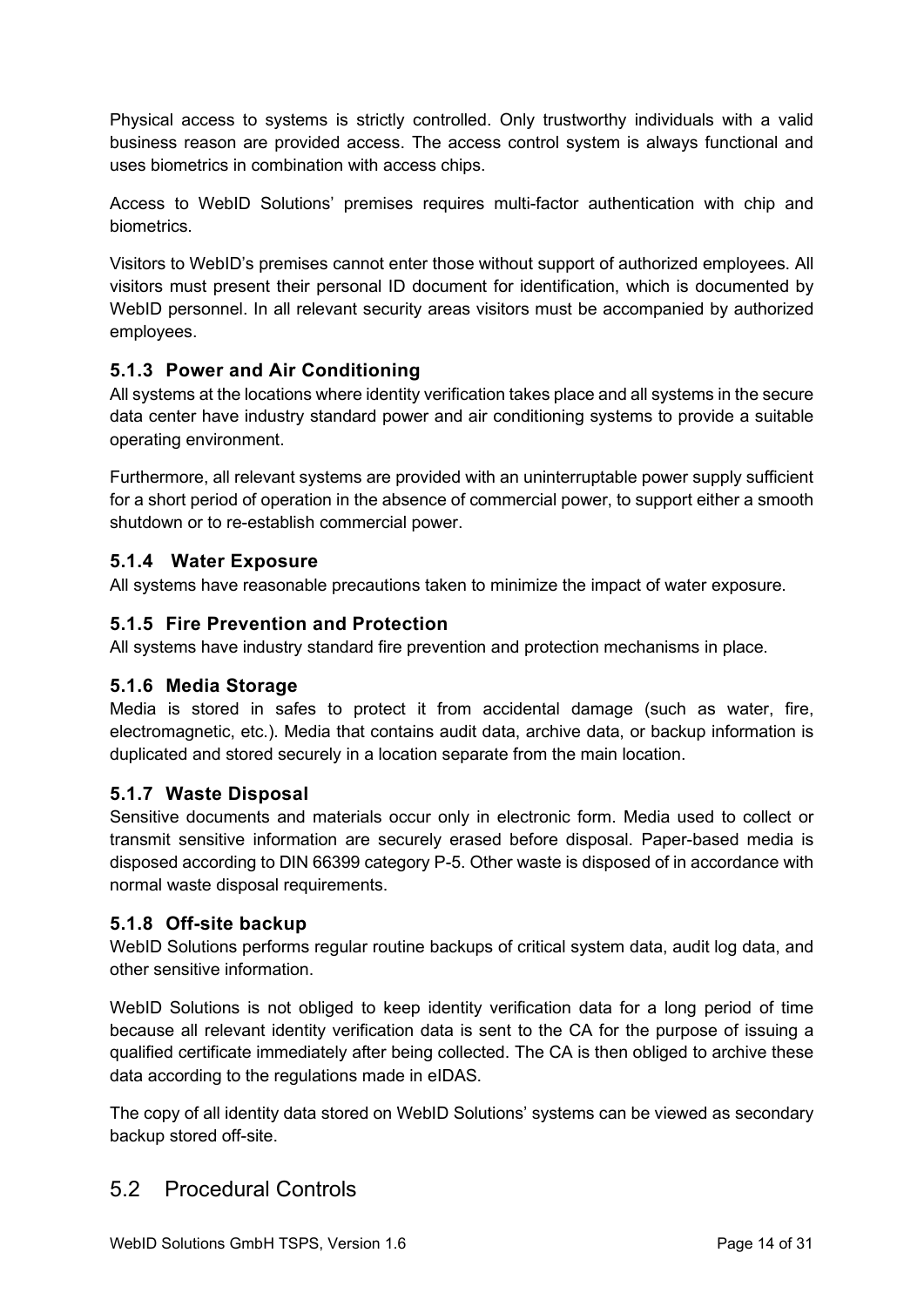#### <span id="page-15-0"></span>**5.2.1 Trusted Roles**

WebID's management appoints Trusted Roles with job duties considered critical for the trustworthy provision of the Trusted Services. All employees that have access to or control video identification data are appointed to Trusted Roles. For the services provided by WebID Solutions these roles are internal and external Identity Verification Specialists (or Identity Verification Agents), System Administrators (internal and external), Security Officers, System Operators, Developers, and Auditors.

## <span id="page-15-1"></span>**5.2.2 Number of Persons Required per Task**

No stipulation.

#### <span id="page-15-2"></span>**5.2.3 Identification and Authentication for Each Role**

Initially, the identity of all personnel in Trusted Roles is verified through personal, physical presence and the check of an official photo ID document. Identity is further confirmed through the background checking procedures in section [5.3.2.](#page-16-0), which also apply to all external identification centers and their employees.

WebID's personnel in Trusted Roles is named and approved by senior management of WebID Solutions before being permitted to access RA relevant systems.

Personnel in Trusted Roles of external identification centers is named and approved by the service provider's senior management. A list of persons in Trusted Roles employed in external identification centers is made available to WebID.

Identification and authentication during operations for each role is based on individual passwords and individual access tokens and PINs.

#### <span id="page-15-3"></span>**5.2.4 Roles Requiring Separation of Duties**

All personnel performing sensitive operations are assigned a Trusted Role. A segregation of conflicting duties and areas of responsibility is implemented to reduce opportunities for modification and misuse to its minimum. Sufficient computer security controls for the separation of identified Trusted Roles, including the separation of security administration and operation functions, are in place. Access management is designed on a need-to-know basis.

## <span id="page-15-4"></span>5.3 Personnel Controls

#### <span id="page-15-5"></span>**5.3.1 Qualification, Experience, and Clearance Requirements**

All employees involved in the operation of WebID Solutions' systems and all Identity Verification Specialists, including those of external identification service providers, have appropriate knowledge and experience related to their duties. They must have demonstrated security consciousness and awareness regarding their duties and receive appropriate training in organizational policies and procedures.

Employees involved in identity verification services have signed a confidentiality (nondisclosure) agreement as part of their initial terms and conditions of employment.

Managerial personnel possess professional experience with the services provided and are familiar with security procedures for personnel with security responsibilities.

Personnel in Trusted Roles are held free from conflict of interest that might prejudice the impartiality of operations.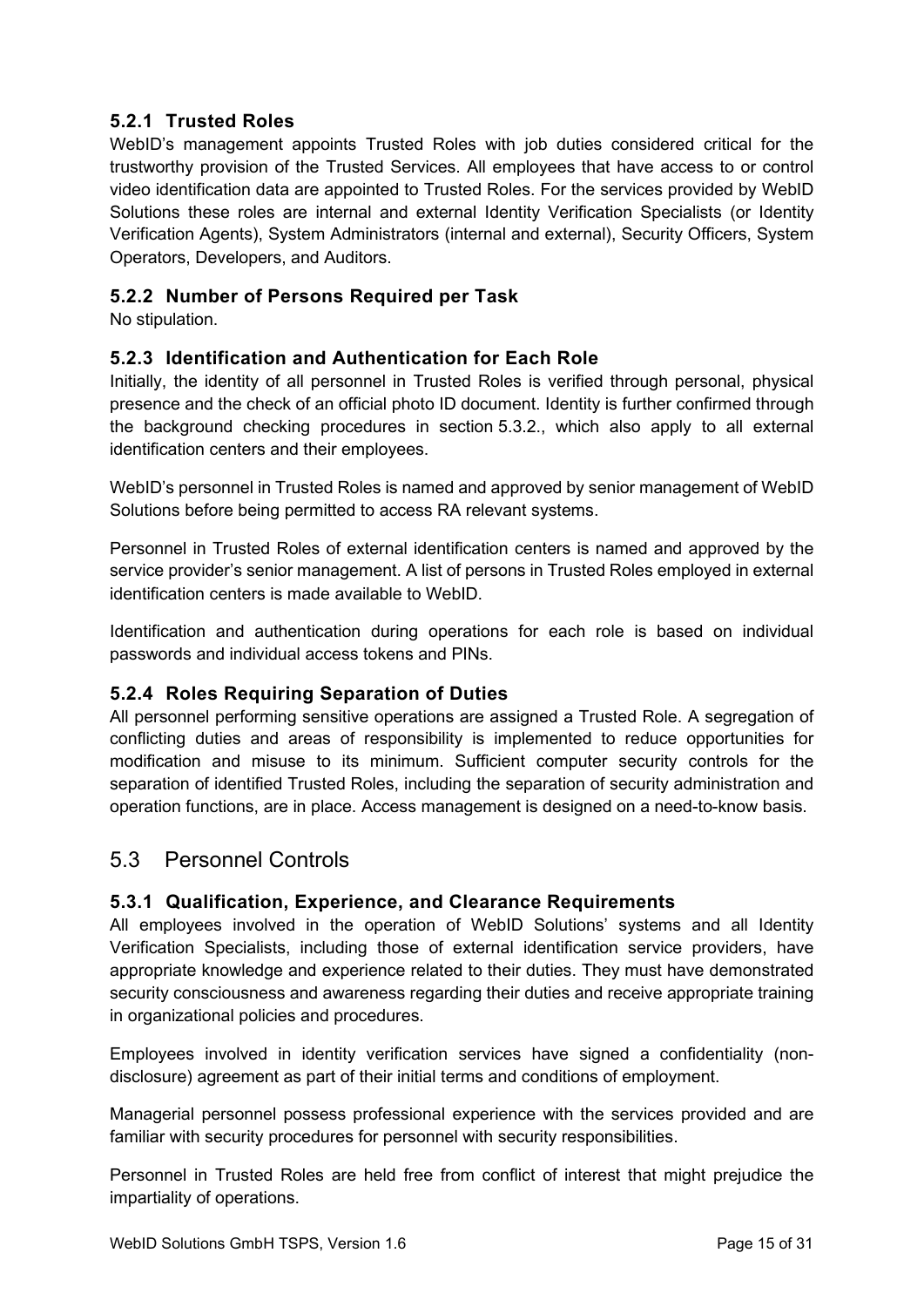## <span id="page-16-0"></span>**5.3.2 Background Check Procedures**

All WebID Solutions' employees and all validation specialists and System Administrators employed by external identification service providers involved in identity verification services have passed a background check which, at a minimum, covers the following areas:

- Employment;
- Education;
- Place of residence;
- Criminal background check; and
- References (if available).

The extent to which these investigations are performed is restricted by the applicable local legislation.

Criminal background checks in Germany consist of presenting a criminal record (Führungszeugnis) according to § 30 Bundeszentralregistergesetz. The checks must be clear of records related to trustworthiness.

Background checks in other countries are performed in accordance with local law and the procedures which are common practice in the country in question.

Regular periodic reviews are performed to verify the continuous trustworthiness of all personnel.

#### <span id="page-16-1"></span>**5.3.3 Training Requirements**

All personnel performing duties with respect to the operation of the WebID Solutions systems and services receives comprehensive training. Training is conducted in the following areas:

- security principles and mechanisms,
- use and operation of identity verification equipment and applications,
- job responsibilities including training about validity and authenticity of ID documents,
- incident handling and reporting especially regarding fraudulent attempts during identifications,
- disaster recovery procedures.

WebID Solutions maintains records of all trainings performed.

#### <span id="page-16-2"></span>**5.3.4 Re-Training Frequency and Requirements**

Retraining is performed to the extent and frequency required to ensure that the required level of proficiency is maintained.

In addition, the identity verification specialists and other staff are trained appropriately if any significant change to systems or processes occurs.

#### <span id="page-16-3"></span>**5.3.5 Job Rotation Frequency and Sequence**

No stipulation.

#### <span id="page-16-4"></span>**5.3.6 Sanctions for Unauthorized Actions**

Appropriate administrative and disciplinary actions are taken in case of unauthorized actions (i.e., not permitted by this TSPS or other policies).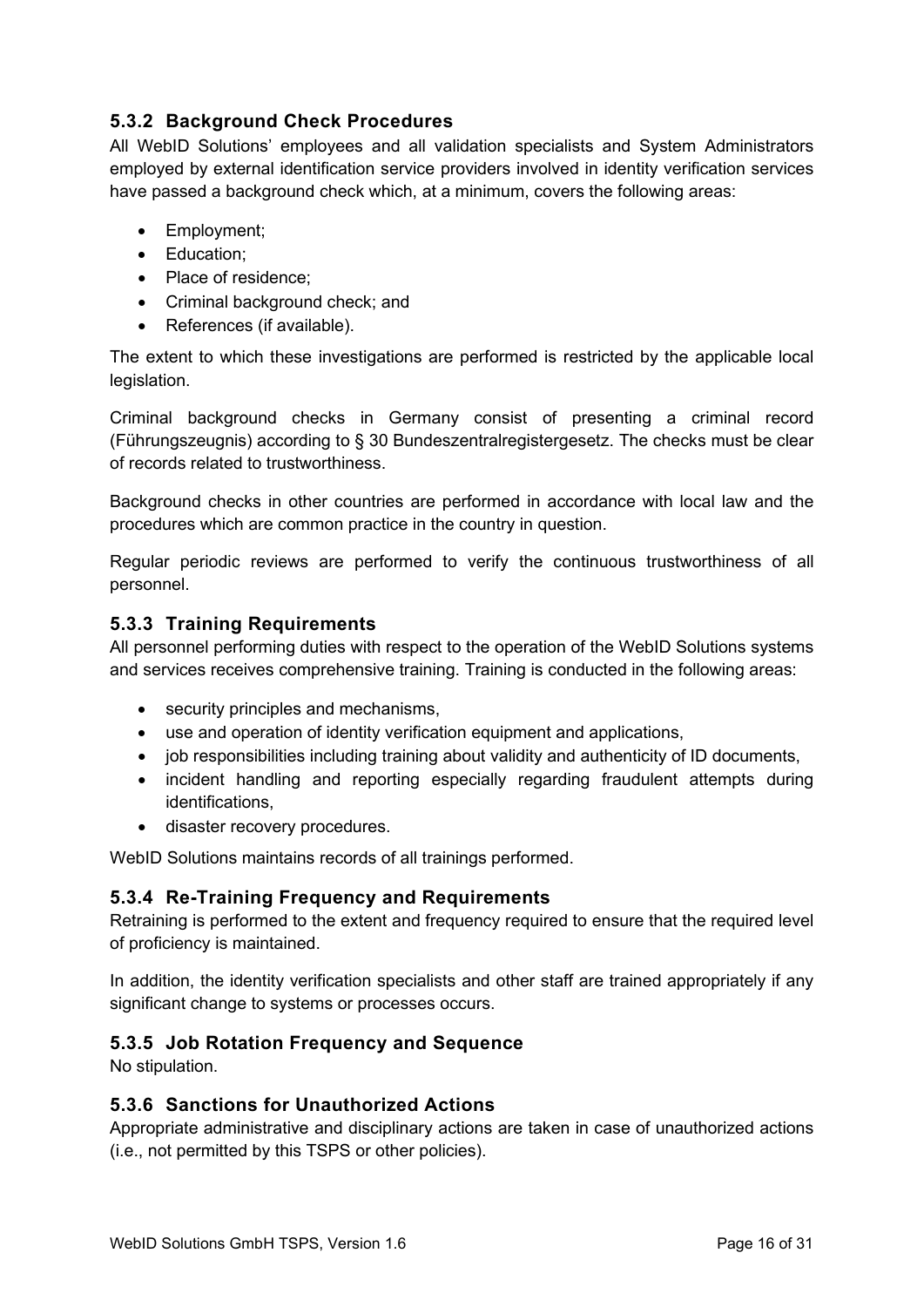A formal disciplinary process exists and is followed for employees (internal and external) who have violated organizational security policies and procedures.

#### <span id="page-17-0"></span>**5.3.7 Independent Contractor and external Identification Center Requirements**

WebID Solutions has not planned to employ individual independent contractor personnel to perform identity verifications. If independent contractors are required to support the regular employees they must fulfill the same requirements as regular employees.

External identification centers and their employees of that are involved in identity verification services on behalf of WebID Solutions must fulfill the same requirements as WebID employees.

#### <span id="page-17-1"></span>**5.3.8 Documentation Supplied to Personnel**

This TSPS, applicable system operations documents, operations procedures documents, and any relevant other documents required to perform their jobs is made available to WebID Solutions' employees.

## <span id="page-17-2"></span>5.4 Audit Logging Procedures

#### <span id="page-17-3"></span>**5.4.1 Types of Events Logged**

WebID Solutions keeps audit trails and system log files that document actions taken as part of the identity verification services. All relevant events related to the services provided are logged.

Log entries include the following elements:

- date and time of the entry
- serial or sequence number of entry, for automatic journal entries
- identity of the entity making the journal entry
- description/kind of entry
- when external identification service providers are used, data allowing the identification of the external identification service provider.

The identity verification logs include:

- kind of identification document presented by the customer,
- record of unique identification data of identification document (e.g. ID document serial number)
- identity of the identity verification specialist performing the identity proofing.

Further, all security events will be logged. Such security events might include changes relating to the security policy, system start-up and shutdown, system crashes and hardware failures, firewall and router activities, and PKI system access attempts. Where possible, the security audit logs are automatically collected. Where this is not possible, a logbook, a paper form, or other physical mechanism is used.

#### <span id="page-17-4"></span>**5.4.2 Frequency of Processing Log**

WebID Solutions' system and its components are continuously monitored and can provide real time alerts if unusual security and operational events occur and allow an immediate review by system security administrators.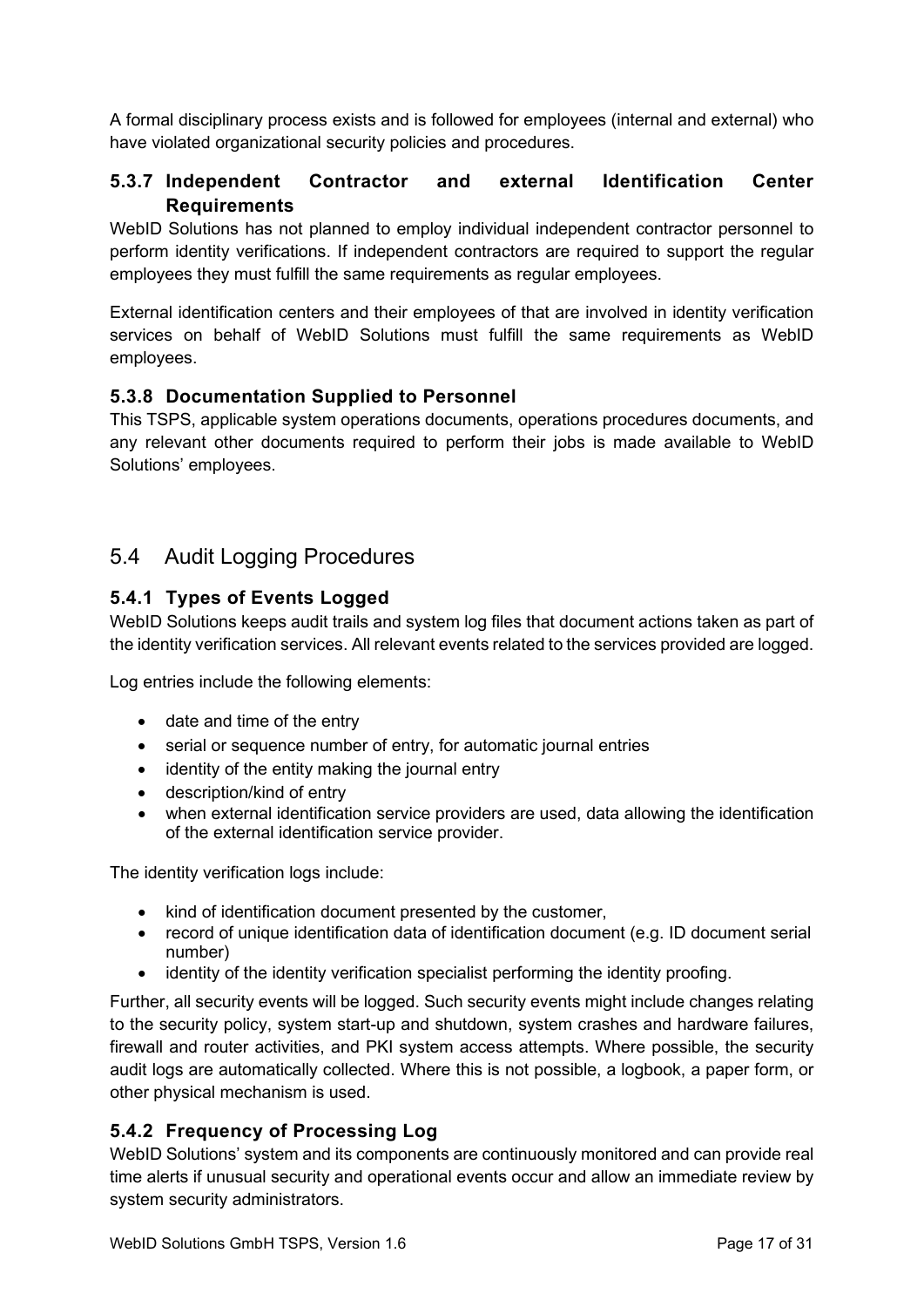Quality management measures require regular reviews of the audit logs including verification that the logs have not been tampered with and an investigation of any alerts or irregularities detected in the logs. Actions taken based on audit log reviews are also documented.

Audit logs collected by external identification service providers are collected by these service providers and handled according to the service provider's procedures. Because the external identification service providers are obliged to operate in compliance with this TSPS their systems are also continuously monitored and provide real time alerts if unusual events occur.

External identification service providers perform regular reviews of the audit logs including verification that the logs have not been tampered with and including the investigation of any alerts or irregularities detected in the logs.

Incidents that may affect the systems used for operating the identification service must be reported by the external identification service providers to WebID by undue delay and must also be reviewed by WebID's system and security team.

#### <span id="page-18-0"></span>**5.4.3 Retention Period for Audit Log**

Records are archived for at least ten years.

This also applies to external identification centers.

#### <span id="page-18-1"></span>**5.4.4 Protection of Audit Log**

Procedures are implemented to protect archived data and audit data from destruction or modification prior to the end of the audit log retention period. Audit logs are moved to a safe, secure storage location separate from the component which produced the log. This also applies to external identification centers.

Access to audit logs is restricted to authorized personnel.

#### <span id="page-18-2"></span>**5.4.5 Audit Log Backup Procedures**

Audit logs are stored securely and their availability is ensured by appropriate measures. Insofar as system logs of WebID servers are concerned, they , are synchronized to a separate location.

#### <span id="page-18-3"></span>**5.4.6 Audit Collection System (Internal vs. External)**

Audit data is generated and recorded automatically at the application, network, and operating system level.

Where this is not possible audit data is generated and recorded manually.

#### <span id="page-18-4"></span>**5.4.7 Notification to Event-Causing Subject**

No stipulation. Typically, users are not notified about audit events.

#### <span id="page-18-5"></span>**5.4.8 Vulnerability Assessments**

If suspicious or irregular events occur in the log files WebID's Security Officer initiates a vulnerability assessment.

External identification service providers are obliged to report incidents that may affect the systems used for operating the identification service to WebID without undue delay. The events will be reviewed by WebID's system adminsitration and IT security team. The the external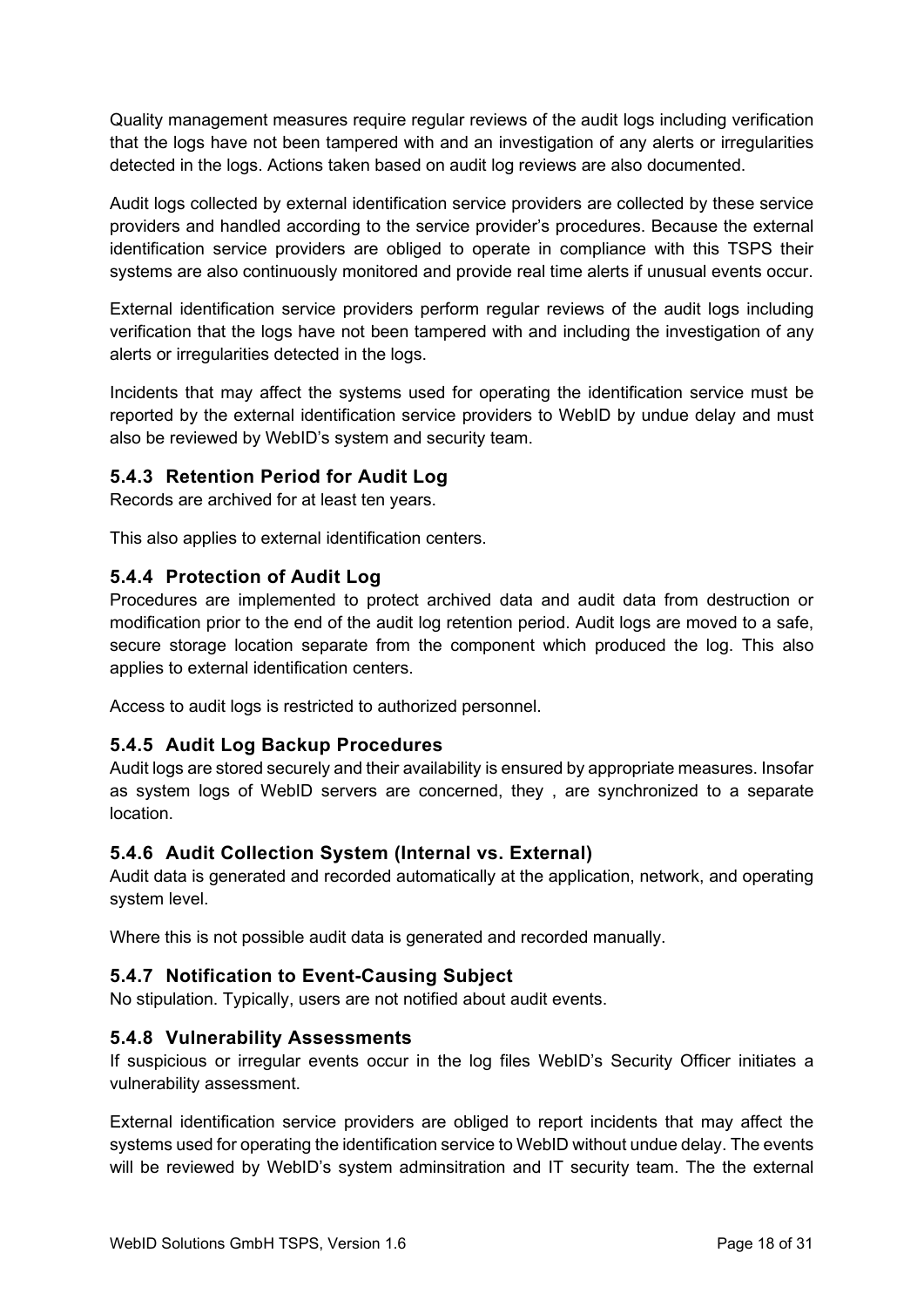identification center's Security Officer will comprehensively support WebID as far as possible in all related matters.

# <span id="page-19-0"></span>5.5 Records Archival

#### <span id="page-19-1"></span>**5.5.1 Types of Records Archived**

At a minimum, WebID Solutions records the following data for archival:

- this TSPS
- contractual obligations
- system and equipment configuration
- modifications and updates to systems or configurations
- all evidences collected during identifications (photos of ID documents and voice recording) including supporting documentation
- audit logs mentioned in section [5.4](#page-17-2)
- documentation required by compliance auditors.

#### <span id="page-19-2"></span>**5.5.2 Retention Period for Archive**

All records except for evidences collected during video identifications and supporting information are archived for at least ten years.

Long term archival of evidences collected during video identifications and supporting information, i.e. identification data according to the requirements of eIDAS, is regulated by contractual agreements with the CAs.

Currently the CA is responsible for archival of identification data and contractually agrees with WebID Solutions on a shorter archive period specified in the contractual agreements.

In this case all person related data is deleted from WebID Solutions' systems after the agreed upon archiving period has expired.

#### <span id="page-19-3"></span>**5.5.3 Protection of Archive**

WebID Solutions protects the archive so that only authorized persons in trusted roles are able to access the archive. The archive is stored in a trustworthy system protecting it against unauthorized viewing, modification, deletion, or other tampering. The media holding the archive data and the applications required to process the archive data is maintained to ensure that the archive data can be accessed for the time period defined above.

#### <span id="page-19-4"></span>**5.5.4 Archive Backup Procedures**

WebID Solutions performs daily database backups. Full system backups are performed regularly. Once per day an additional backup is written to external media.

#### <span id="page-19-5"></span>**5.5.5 Requirements for Time-Stamping of Records**

Electronic time-stamping is not required.

#### <span id="page-19-6"></span>**5.5.6 Archive Collection System (Internal or External)**

The archive collection systems are internal.

#### <span id="page-19-7"></span>**5.5.7 Procedures to Obtain and Verify Archive Information**

Access to the archive is restricted to personnel in trusted roles.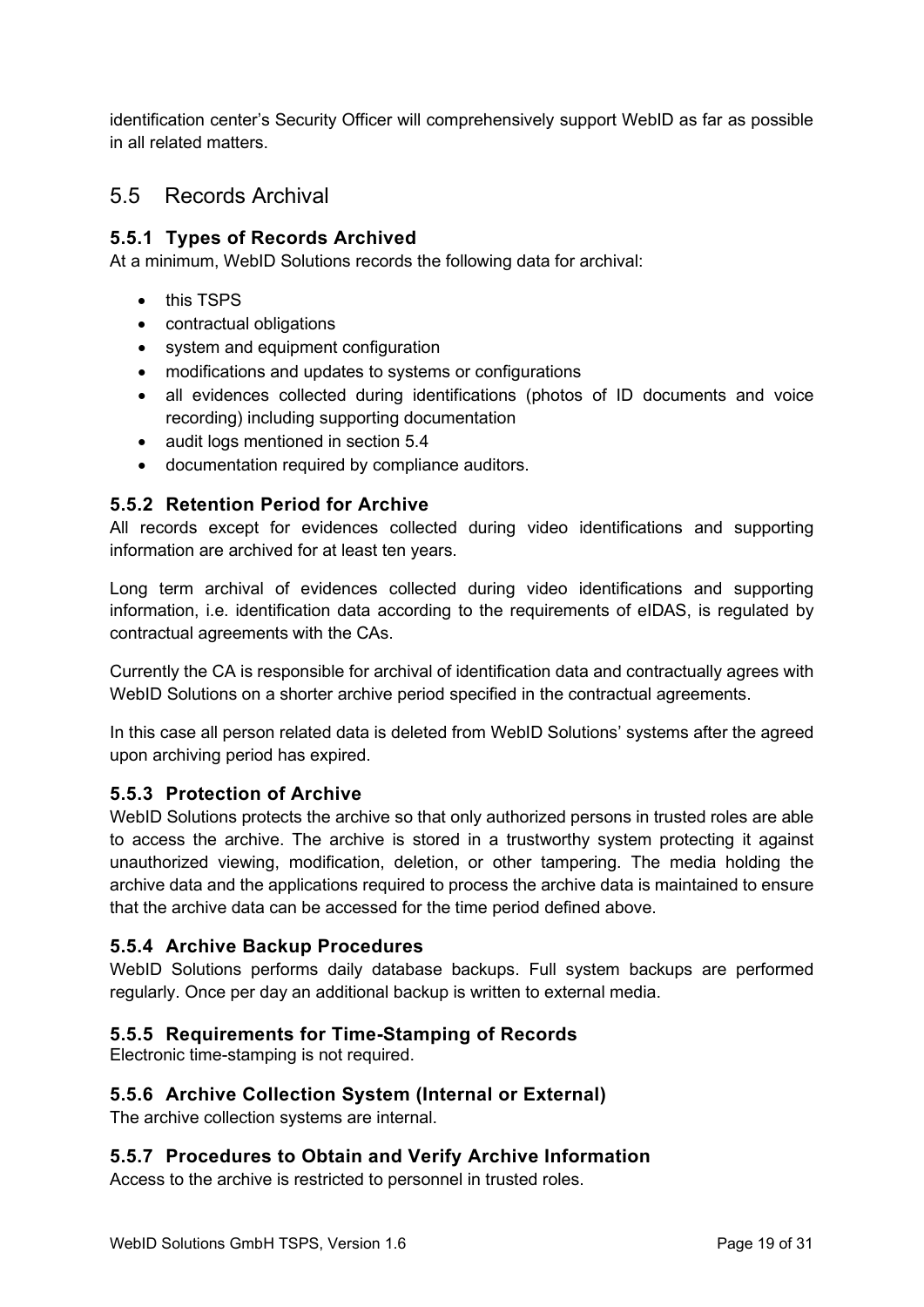Information in the archive is verified in regular intervals as described in section [5.4.2.](#page-17-4)

#### <span id="page-20-0"></span>5.6 Key Changeover

Not applicable. WebID Solutions does not handle CA keys.

## <span id="page-20-1"></span>5.7 Compromise and Disaster Recovery

WebID Solutions has implemented a disaster recovery and business continuity plan intended to allow restoration of business operations in a reasonably timely manner following interruption to, or failure of, critical business processes.

For emergency and disaster recovery purposes WebID can activate a secondary location (cold site) with all equipment required to perform identity verifications.

WebID has developed an emergency procedure for setting-up video identification in the homeoffice of the employees assigned to the trusted role Identity Verification Specialist. This emergency procedure for conducting video-identification sessions from the home-offices of the Identity Validation Specialists has been reviewed and accepted by the relevant Conformity Assessment Body.

Furthermore, WebID has contracted external identification centers which are able to provide identifiaction services either as regular service supporting WebID's daily operations or as redundant emergency solution.

#### <span id="page-20-2"></span>**5.7.1 Incident and Compromise Handling Procedures**

Incident reporting and response procedures are employed in such a way that damage from security incidents and malfunctions is minimized.

Backups of essential business information are performed on a regular basis. WebID Solutions tests internal disaster recovery procedures regularly.

Incidents affecting the security or the integrity of WebID's services are reported to the relevant CA(s) and to the supervising authority, and, if applicable, to affected subscribers and third parties, without unnecessary delay (in any case within 24 hours) after WebID Solutions has become aware of the incident by the required means of communication.

Functions, availability and utilization of relevant services and systems are monitored for immediate recognition of system failures and incidents.

Start-up and shutdown of the logging functions and availability and utilization of needed services are monitored for immediate recognition of system failures and incidents.

#### <span id="page-20-3"></span>**5.7.2 Computing Resources, Software, and/or Data are Corrupted**

WebID Solutions maintains backup copies of its databases and software in order to be able to rebuild business capabilities in case of software and/or data corruption.

In the event of corruption of computing resources, software, and/or data employees immediately report such an occurrence to the Security Officer. The Security Officer invokes the emergency plan if required.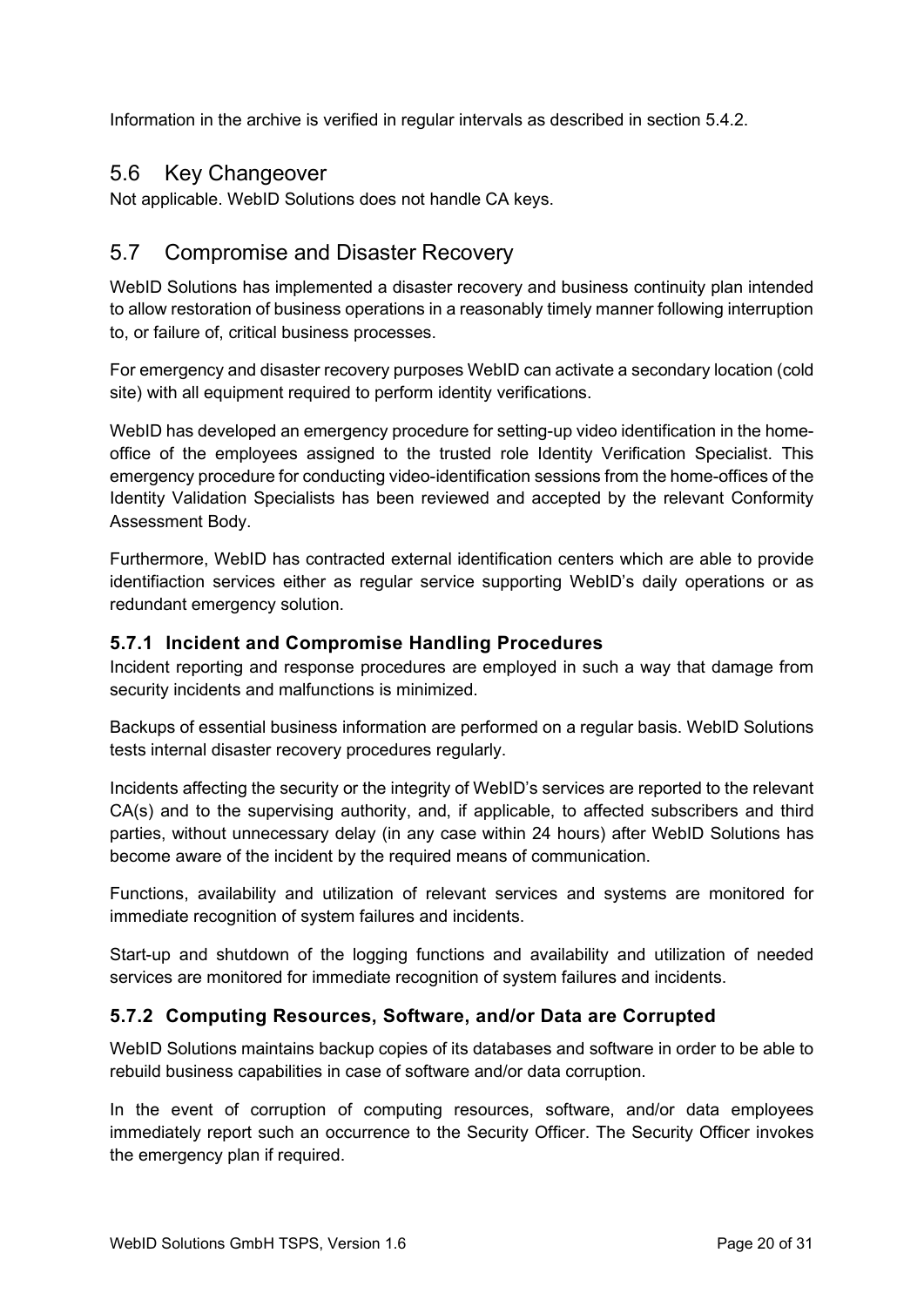If software or data has been corrupted the affected system is completely wiped to remove any possible remaining causes of the corruption. The system is then restored from a clean image.

## <span id="page-21-0"></span>**5.7.3 Entity Private Key Compromise Procedures**

Not applicable. Key compromise must be handled by the CA.

#### <span id="page-21-1"></span>**5.7.4 Business Continuity Capabilities after a Disaster**

WebID Solutions has created and maintains a business continuity plan so that in the event of a business disruption critical business functions can be resumed.

WebID Solutions maintains a secondary callcenter location geographically separate from the primary location which serves as a disaster recovery facility (see sections [5.1.1](#page-13-1) and [5.7\)](#page-20-1). In addition, the external identification centers can serve as emergency callcenters if WebID's primary callcenter is unavailable.

In the event of a disaster requiring permanent cessation of operations from the primary facility, WebID Solutions' management will assess the situation and formally declare a disaster situation, if required.

Once a disaster situation is declared, the restoration of services functionality at the secondary site will be initiated.

The recovery time objective is no greater than 24 hours.

WebID Solutions conducts at least one disaster recovery test per calendar year to ensure functionality of services at the secondary site. Formal business continuity exercises are also conducted yearly.

## <span id="page-21-2"></span>5.8 CA or RA Termination

Not applicable. WebID Solutions does not operate a CA or RA.

#### <span id="page-21-3"></span>**5.8.1Termination of Identification Service**

WebID Solutions has implemented a termination plan which defines which actions must be taken in case of termination of services. Among others, the termination plan covers the aspects which entities must be informed about the termination, to whom remaining obligations will be transferred, and who will store relevant data that needs to be retained.

As after termination of services no systems are required to be operational for a longer period of time WebID Solutions will bear the costs for the execution of the termination plan.

# <span id="page-21-4"></span>**6 Technical Security Controls**

#### <span id="page-21-5"></span>6.1 Key Pair Generation and Installation

Not applicable. WebID Solutions does not generate keys.

# <span id="page-21-6"></span>6.2 Private Key Protection and Cryptographic Module Engineering **Controls**

Not applicable for cryptographic module engineering controls because WebID Solutions does not operate crytograpgic modules.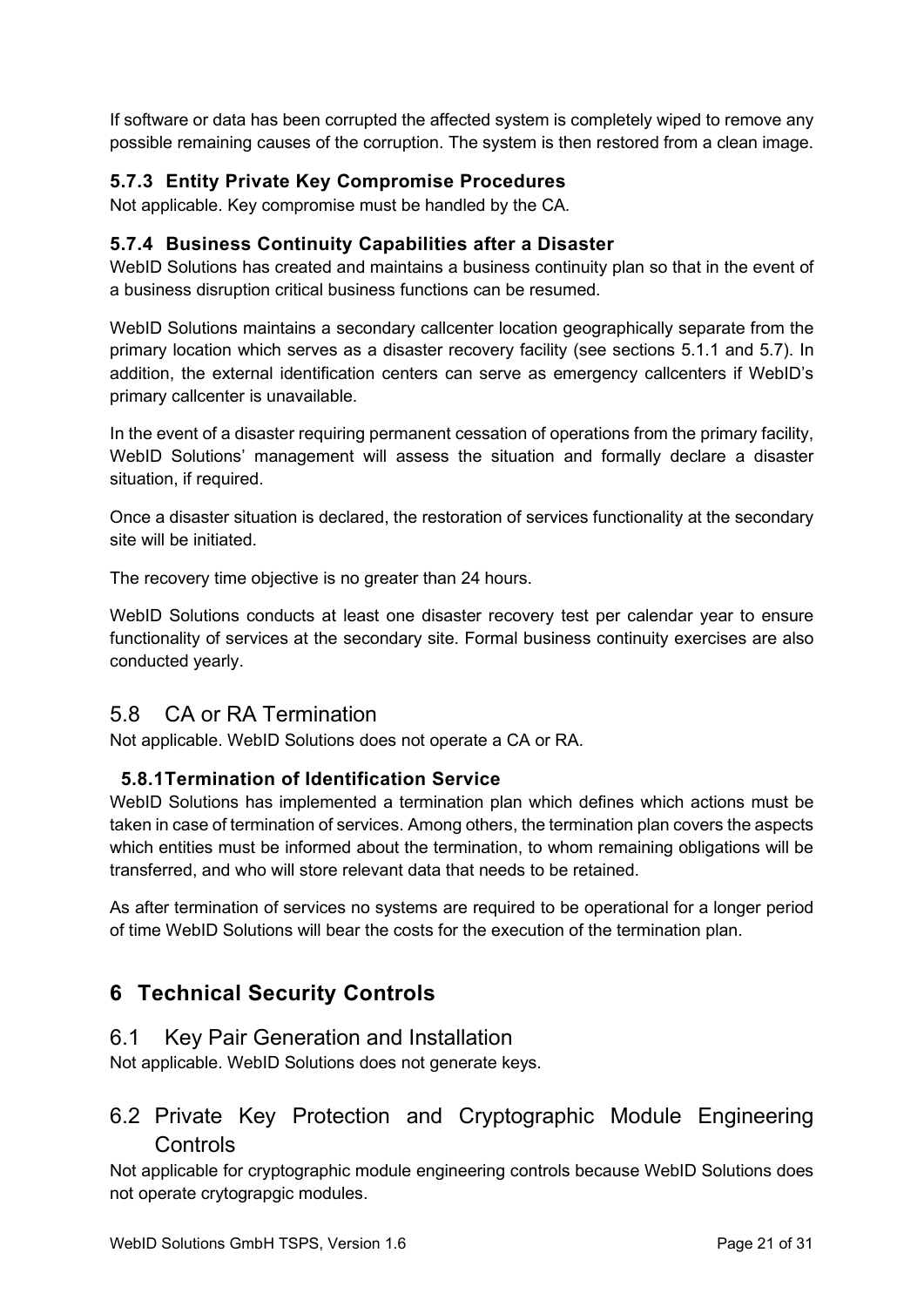WebID Solutions manages only private keys for its own purposes, in particular for encrypting the applications and data stored on the servers in the third party datacenter.

For encrypting the communication with the TSP, the TSP has provided an 4096 bit encryption key. Identification data is encrypted with a randomly chosen AES key, the AES key is then encrypted with the public part of the 4096 bit encryption key. Encrypted key and and encrypted data is then sent to the TSP.

WebID Solutions keeps the number of personnel authorized to use these keys to a minimum. Unauthorized use is prohibited. The passphrases for these keys are kept secret.

## <span id="page-22-0"></span>6.3 Other Aspects of Key Pair Management

Not applicable. WebID Solutions does not generate and manage keys.

## <span id="page-22-1"></span>6.4 Activation Data

Not applicable. WebID Solutions does not generate and manage keys or cryptographic devices.

## <span id="page-22-2"></span>6.5 Computer Security Controls

A general information security policy document (security policy) is available and has been approved by management. It is published, and communicated, as appropriate, to all employees and contracted partners affected by it. This policy may be supplemented by detailed policies and procedures for personnel involved in identity verification.

The information security policy contains a definition of information security, its overall objectives and scope, and the importance of security as an enabling mechanism for information sharing. It contains a statement of management intent, supporting the goals and principles of information security, and gives an explanation of the security policies, principles, standards, and compliance requirements of particular importance to the organization.

The information security policy lists general and specific responsibilities for information security management, including reporting security incidents, and contains references to documentation which supports the policy. Responsibilities for the protection of individual assets and for carrying out specific security processes are clearly defined. An authorization process for new information processing facilities exists and is followed.

WebID Solutions' management ensures that there is clear direction and visible management support for security initiatives. WebID Solutions' management is responsible for maintaining the security policy and coordinates the implementation of information security measures. This includes regular reviews (at least yearly) of the information security policy and associated documents like the risk assessment, the inventory of assets, and the TSPS.

The risk assessment is approved by WebID Solutions' management, reviewed regularly and revised if necessary. The management accepts with this approval the residual risks identified in the risk assessment.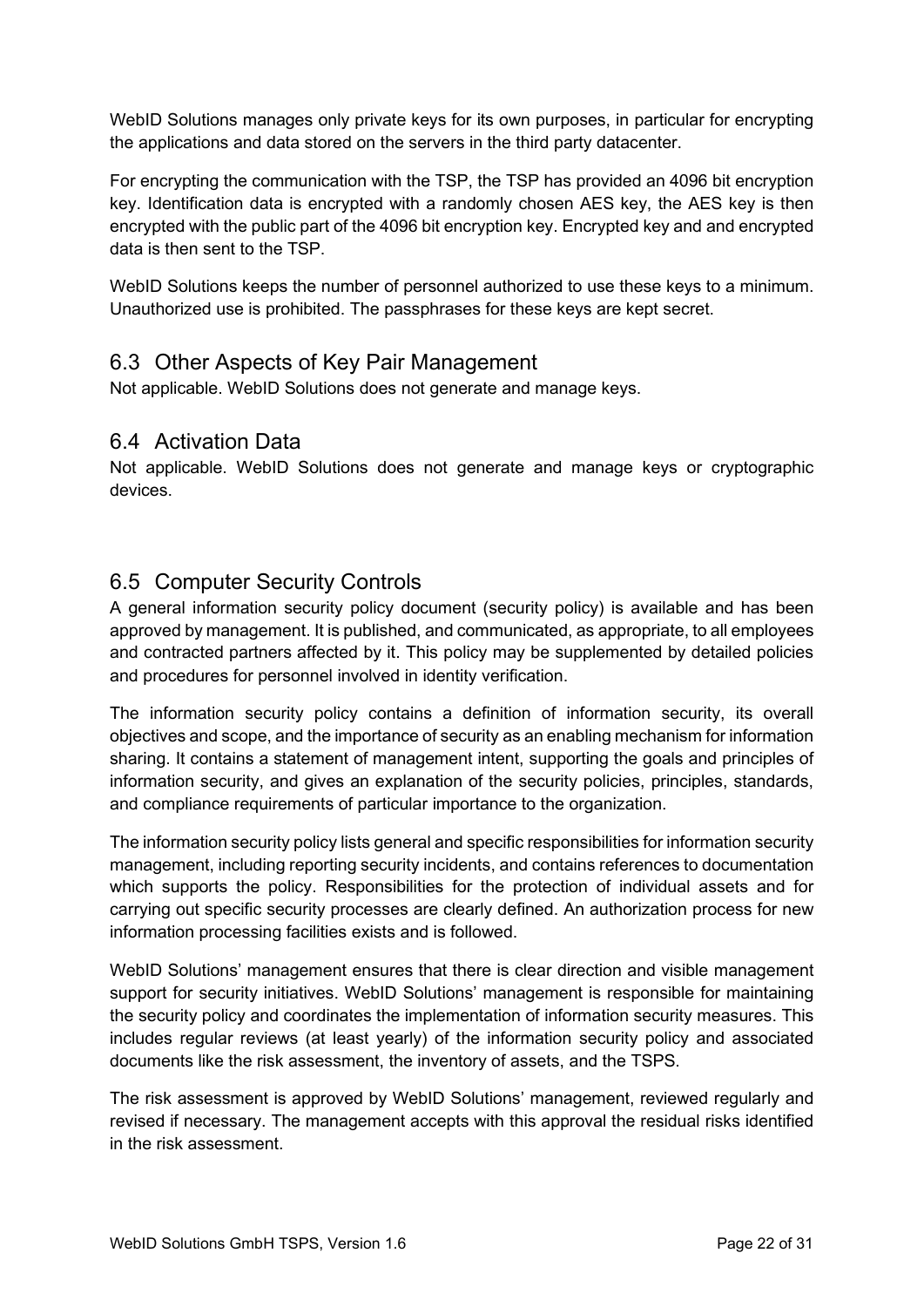#### <span id="page-23-0"></span>**6.5.1 Specific Computer Security Technical Requirements**

All statements of this section apply not only to WebID's systems; they apply to External Identification Centers as well.

WebID Solutions ensures that the systems storing and processing software and data are trustworthy systems protected against unauthorized access.

All systems are protected against viruses, malicious, and unauthorized software.

Patches or updates for network security software components or operating system components are applied within a reasonable time after their relevance and applicability has been verified. Reasons for not applying security patches are documented.

All systems are hardened, i.e. all unnecessary user accounts, applications, protocols, and ports are removed or disabled.

Access to systems is restricted to individuals with a valid business reason for such access. General application users have no accounts on production systems.

User and account management has been implemented. Access rights are granted based on the role concept. Rights are immediately removed if no longer required. In addition, user accounts, roles, and access rights are regularly reviewed. Particularly, use of system utility programs are restricted and controlled.

All data is stored in encrypted form to protect it against manipulations and unauthorized access.

The network with systems for identity verification is logically separated from other components. This separation prevents network access to critical systems except through defined application processes and network paths. Firewalls are installed to protect the production and management network from internal and external intrusion or other forms of attacks.

Direct access to databases supporting identity verifications and storing customer's identity data is limited to persons in Trusted Roles having a valid business reason for such access.

The workplaces of the identity verification specialists must be physically separated from each other in such a way that the video cameras and microphones of one workplace cannot capture screen images or voices of video conferences at other workplaces. Workplaces are created with minimum application set-up and user account access rights necessary for operating the identification process.

Bringing personal belongings to the workplaces is prohibited.

#### <span id="page-23-1"></span>**6.5.2 Computer Security Rating**

The use of evaluated components is not required.

#### <span id="page-23-2"></span>6.6 Life Cycle Technical Controls

#### <span id="page-23-3"></span>**6.6.1 System Development Controls**

Development systems are separated from production systems.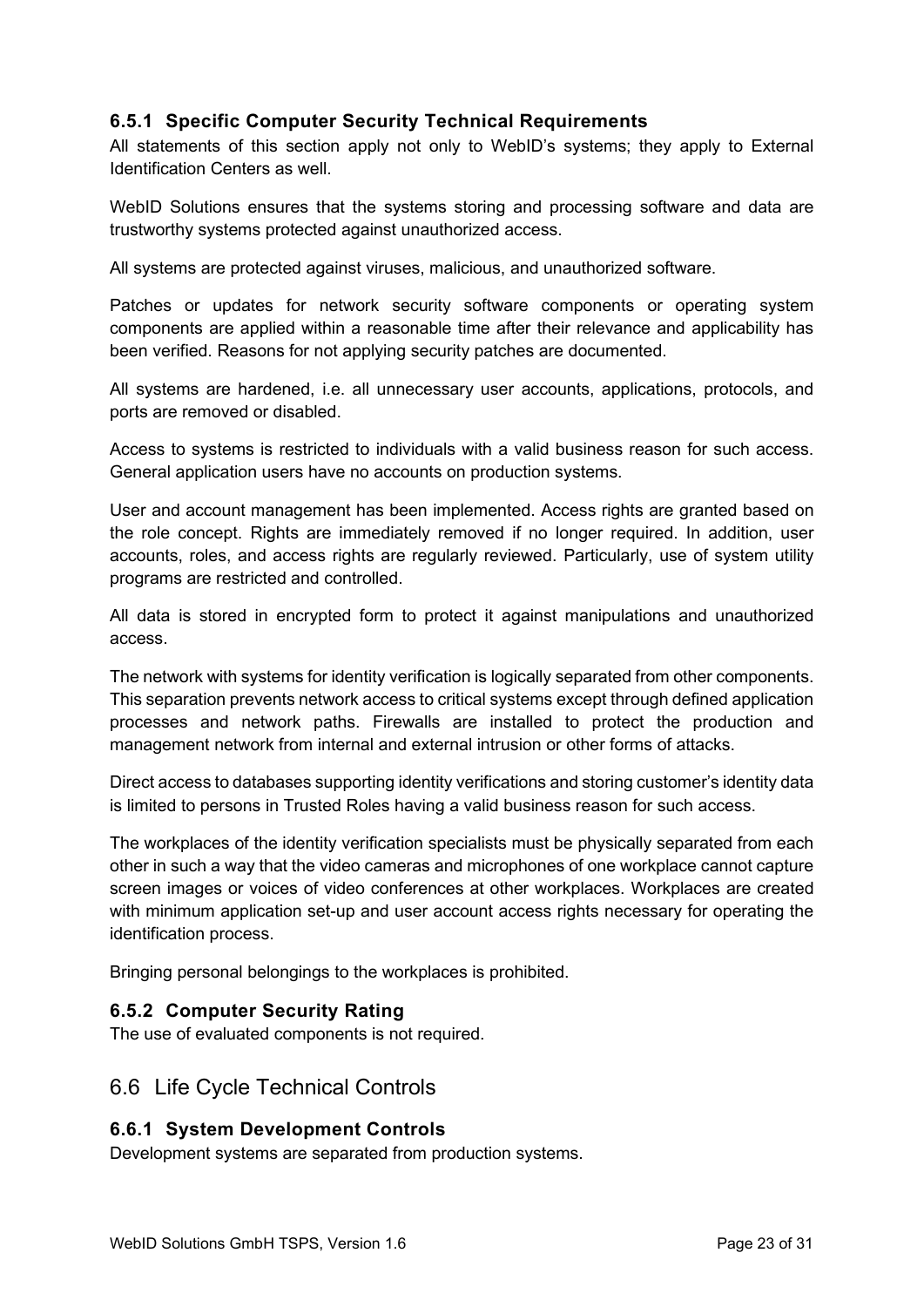Within the system development projects for the identification services of WebID Solutions security requirements are reviewed and analysed to ensure security of WebID Soloutions' IT systems for the service.

New software or new applications, releases, modifications and emergency software fixes are installed on production systems only after they have been successfully tested according to the change control policy. Installation of new software or applications prior to approval is not permitted.

## <span id="page-24-0"></span>**6.6.2 Security Management Controls**

The configuration of WebID Solutions' systems and any modifications and upgrades is documented and controlled.

The integrity of video conferencing software and database applications are under permanent control through automatic integrity checking mechanisms for detecting unauthorized modification to the software or configuration. Critical vulnerabilities are addressed within a maximum period of 48 hours after their discovery.

#### <span id="page-24-1"></span>**6.6.3 Life Cycle Security Controls**

Not applicable for WebID's hardware. The PCs and servers are commercial off-the-shelf products.

System development is done in WebID's development environment, development personnel undergoes background checks before employment.

System configuration is managed through change control mechanisms. Security management controls are applied to ensure that the operational systems and networks adhere to configured security. This includes checking the integrity of the software applications, firmware, and hardware to ensure their correct operation.

#### <span id="page-24-2"></span>**6.6.4 Network security controls**

WebID Solutions has installed adequate protection from both inside and outside attacks (firewalls, intrusion detection mechanisms, etc.).

Routing controls are in place to ensure that computer connections and information flows do not breach the access control policy.

Configurations of servers, clients, and all network routing systems including firewalls are regularly checked for compliance with the requirements of this TSPS.

Access to all servers is subject to authentication.

Communication of sensitive information, especially the video conference stream and the identification data submitted to the CA, is always protected through encryption.

Regular vulnerability scans and penetrations test are performed by an independent third party for all of WebID Solutions network components and systems.

Any vulnerability assessed during such scans are fully reviewed and mitigation actions are taken according to the determined impact of the assessed vulnerability, or, in case it is determined that the vulnerability does not require remediation, the factual basis for such decision is documented.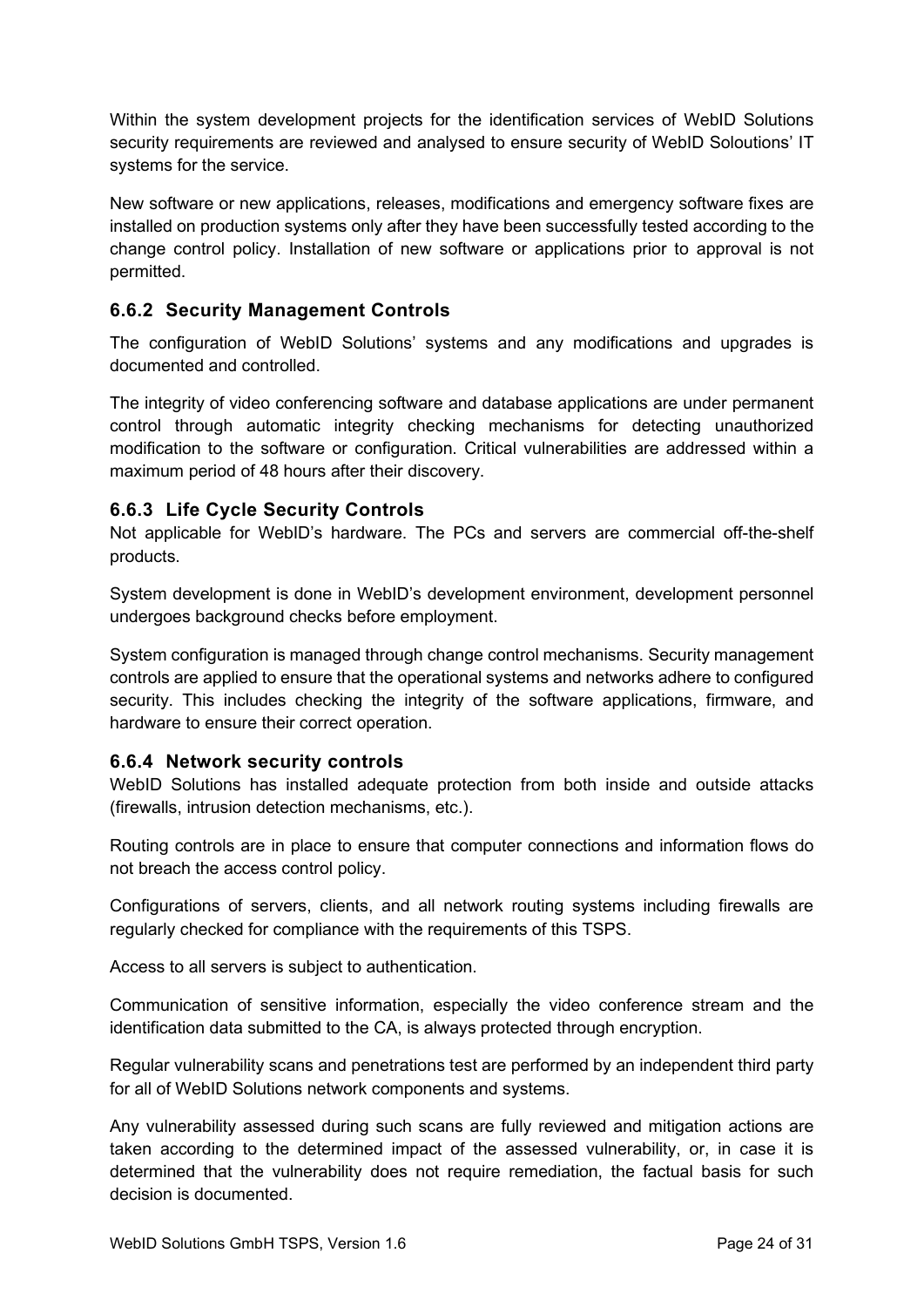WebID has separated its network into different zones. It uses separate dedicated networks for the administraton of its operational IT systems (e.g. databases) and the video identification clients.

Systems used for the administration of the security policy implementation are not used for other purposes.

## <span id="page-25-0"></span>6.7 Time-Stamping

Cryptographic time-stamps are not required.

However, database entries about identification sessions contain time and date information. File names of protocols and other relevant records like log files must include at least the date of creation.

Systems synchronize their internal time via ntp protocol. WebID Solutions' ntp server synchronizes with Physikalisch-Technische Bundesanstalt UTC(PDB) once per hour.

# <span id="page-25-1"></span>**7 Certificate, CRL, and OCSP Profiles**

Not applicable. WebID Solutions does not issue certificates or CRLs and does not operate OCSP responders.

# <span id="page-25-2"></span>**8 Compliance Audit and Other Assessments**

WebID Solutions is subject to regular external audits. These include audits pursuant to ETSI EN 319 401, ETSI EN 319 411-1 and ETSI EN 319 411-2 which are required to prove conformity with the regulations made in eIDAS. The external callcenters used for identity verification services are subject of the same audits.

These audits require demonstration of a maximum level of security and conformity to wellrecognized policies and practices.

In addition, WebID Solutions performs internal audits as well as audits on contracting external call centers. Topics covered by these audits include checks of proper implementation of applicable policies and extensive checks on the quality of identifications performed and on the quality of collected evidences collected during identifications.

The results of these compliance audits are documented and archived. They may be released at the discretion of WebID Solutions management to compliance auditors and if required by government authorities for the purpose of legal proceedings.

#### <span id="page-25-3"></span>8.1 Frequency and Circumstances of Assessment

According to eIDAS, article 20 (1) compliance audits according to section [8](#page-25-2) must be performed at least every 24 months.

Additional assessments are required if substantial changes are made to WebID Solutions' systems, configurations, or processes that might affect the overall security of the services.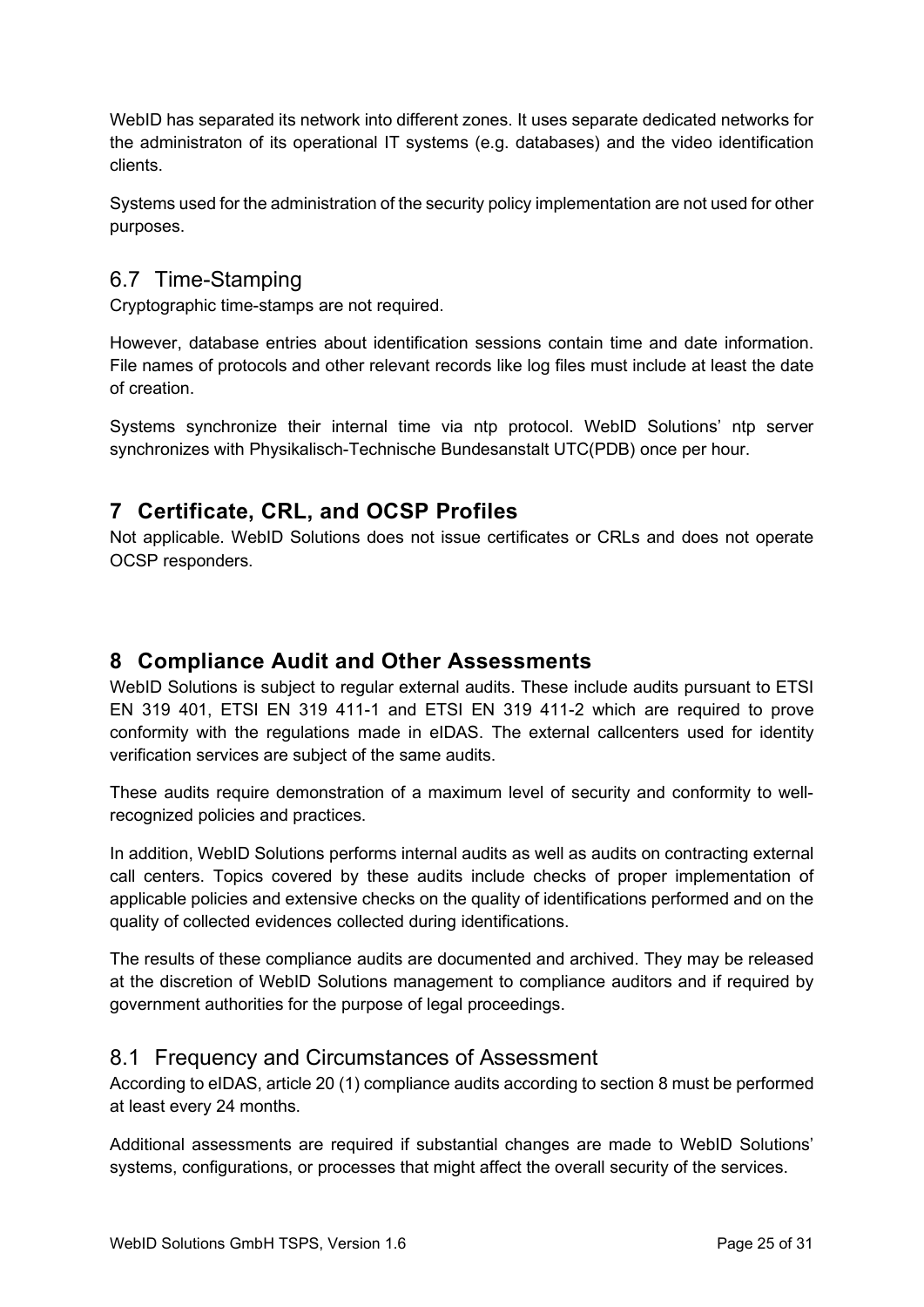## <span id="page-26-0"></span>8.2 Identity/Qualifications of Assessor

The conformity assessment required by eIDAS is performed by an accredited conformity assessment body.

## <span id="page-26-1"></span>8.3 Assessor's Relationship to Assessed Entity

Compliance audits must be performed by a public firm that is independent of WebID Solutions.

## <span id="page-26-2"></span>8.4 Topics Covered by Assessment

The purpose of a compliance audit is to verify that WebID Solutions' and the contracted external identification service providers' components comply with the statements of this TSPS, with the eIDAS regulation, and with the requirements specified in the audit standard under consideration.

Thus, all applicable aspects of this TSPS and all the standards mentioned in section [8](#page-25-2) are covered by the compliance audits.

The scope of the ETSI audit includes (but is not limited to) environmental controls, infrastructure and administrative CA controls, network controls, and identity verification processes and procedures.

## <span id="page-26-3"></span>8.5 Actions Taken as a Result of Deficiency

If significant exceptions or deficiencies are identified during the compliance audit as defined in section [8](#page-25-2) this will result in a determination of actions to be taken. This determination will be made by WebID Solutions' management in cooperation with the auditor. WebID Solutions' management is responsible for developing and implementing a corrective action plan.

If it is determined that such exceptions or deficiencies pose an immediate threat identity verification services a corrective action plan must be developed within a period of time agreed upon with the auditor and implemented within a reasonable period of time. For less serious exceptions or deficiencies, the management evaluates the significance of such issues and determines the appropriate actions.

## <span id="page-26-4"></span>8.6 Communications of Results

No stipulation.

# <span id="page-26-5"></span>**9 Other Business and Legal Matters**

#### <span id="page-26-6"></span>9.1 Fees

Fees for the identity verification services are subject to contractual agreements between WebID Solutions and its business partners.

WebID Solutions does not charge a fee for access to this TSPS. Any use other than viewing, such as reproduction, redistribution, modification, or creating derivatives is not permitted.

#### <span id="page-26-7"></span>9.2 Financial Responsibility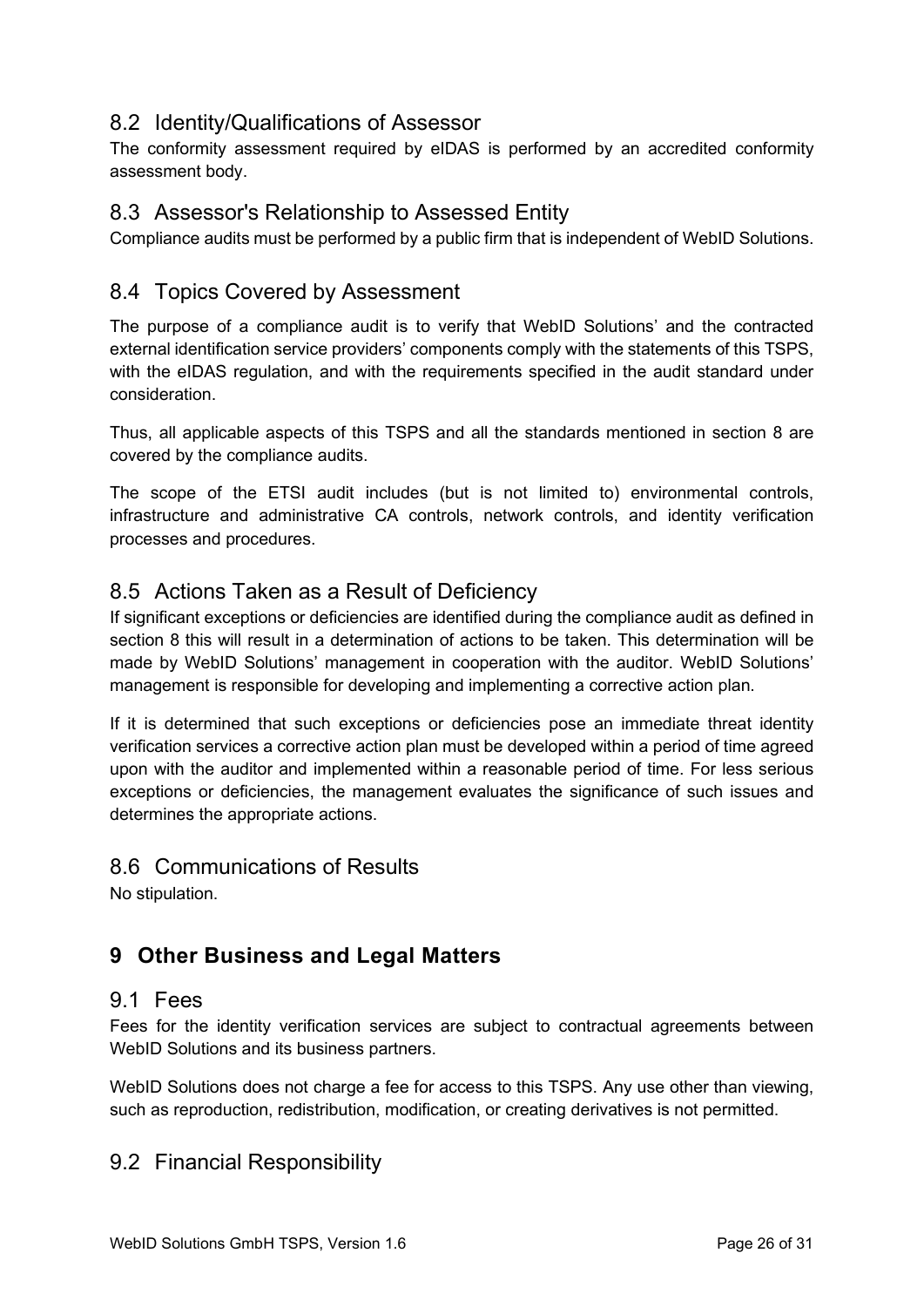For both contractual and non-contractual customers and business partners the regulations of indemnification of German law are binding.

WebID Solutions undergoes regular financial assessments to verify that it has the financial stability and resources required to operate in conformity with this TSPS and the requirements of eIDAS.

#### <span id="page-27-0"></span>**9.2.1 Insurance Coverage**

WebID Solutions maintains a Professional Liability insurance coverage.

#### <span id="page-27-1"></span>**9.2.2 Other Assets**

No stipulation.

#### <span id="page-27-2"></span>9.3 Confidentiality of Business Information

#### <span id="page-27-3"></span>**9.3.1 Scope of Confidential Information**

Confidential information includes any information provided by customers for purposes of identity verification.

#### <span id="page-27-4"></span>**9.3.2 Information Not Within the Scope of Confidential Information**

Documents and other information in the repository are not considered confidential/private information.

#### <span id="page-27-5"></span>**9.3.3 Responsibility to Protect Confidential Information**

All of WebID Solutions' personnel and the personnel of the external identification service providers are responsible for protecting the confidential information in their possession in accordance with this TSPS, in accordance with contractual agreements, and in accordance with the German data protection regulations.

#### <span id="page-27-6"></span>9.4 Privacy of personal information

#### <span id="page-27-7"></span>**9.4.1 Privacy Plan**

All information that allows the identification of customers is protected from unauthorized disclosure.

#### <span id="page-27-8"></span>**9.4.2 Information Treated as Private**

German statutory data privacy law defines which information must be treated as private.

Further information to be treated as private can be contractually agreed upon.

#### <span id="page-27-9"></span>**9.4.3 Information not Deemed Private**

Information included in the certificates that are issued by a CA based on identity verifications performed by WebID Solutions is considered not to be private.

#### <span id="page-27-10"></span>**9.4.4 Responsibility to Protect Private Information**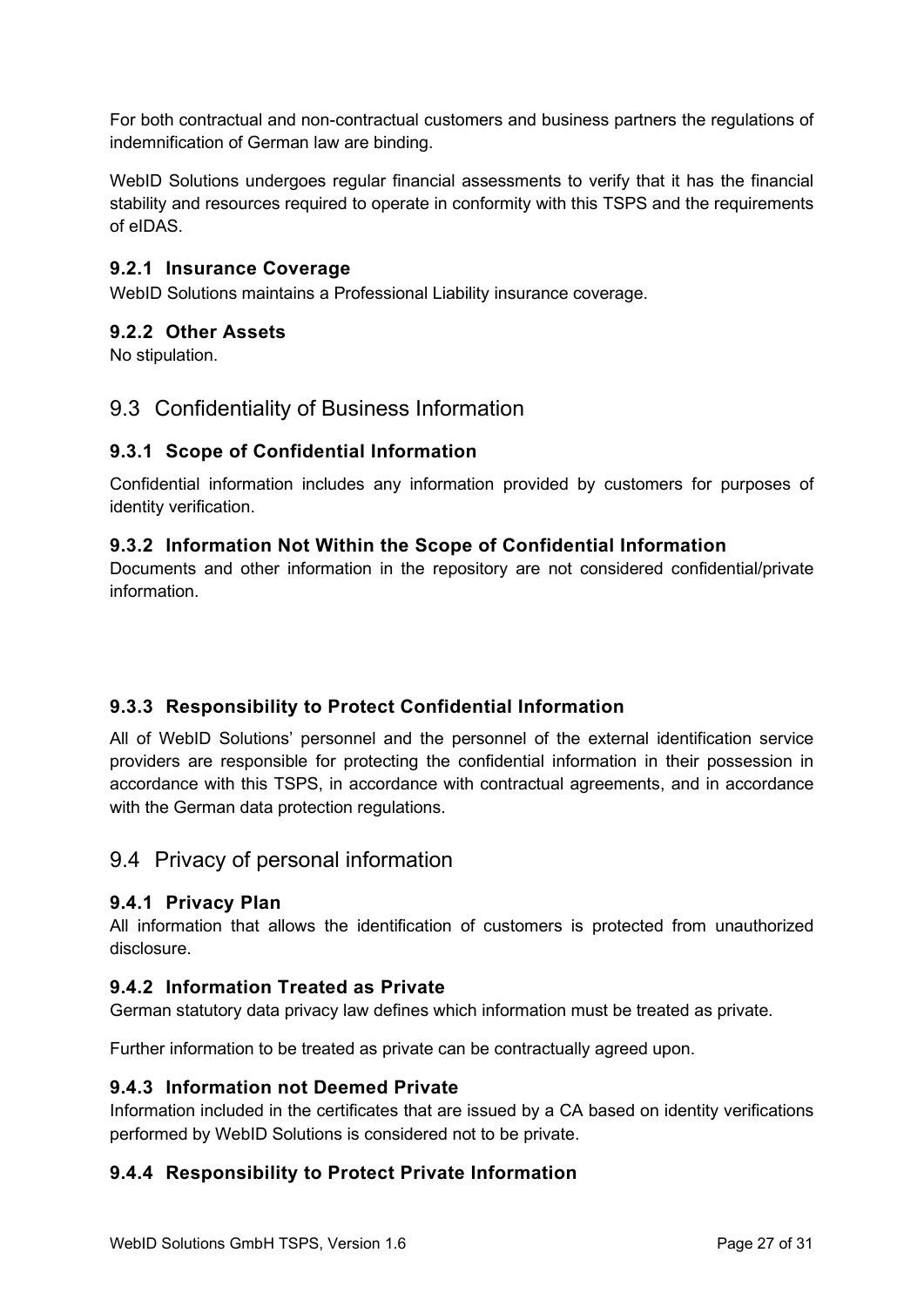All employees of WebID Solutions receiving private information are obliged to protect it from compromise and disclosure to third parties.

All employees must adhere to German privacy laws.

#### <span id="page-28-0"></span>**9.4.5 Notice and Consent to Use Private Information**

Unless otherwise stated in this TSPS WebID Solutions will not use private information without the owner's consent.

#### <span id="page-28-1"></span>**9.4.6 Disclosure Pursuant to Judicial or Administrative Process**

If disclosure of private information about customers is necessary in response to judicial, administrative, or other legal proceedings the information shall be given only to the requesting authority or the customers themselves.

#### <span id="page-28-2"></span>**9.4.7 Other Information Disclosure Circumstances**

No Stipulation.

#### <span id="page-28-3"></span>9.5 Intellectual Property Rights

Not applicable. WebID Solutions provides identification services for natural persons. These services do not affect intellectual property rights of other parties.

## <span id="page-28-4"></span>9.6 Representations and Warranties

#### <span id="page-28-5"></span>**9.6.1 CA Representations and Warranties**

Not applicable. WebID does not operate a CA.

#### <span id="page-28-6"></span>**9.6.2 RA Representations and Warranties**

WebID Solutions has overall responsibility for all technical and organizational processes and procedures of its video-ident services.

WebID Solutions warrants that it performs identity verification functions as described in this TSPS even if these functions are performed by subcontracted identity verification callcenters.

WebID Solutions forwards complete, accurate, and verified data about subjects for further processing to the CA.

Retention, archiving, and protection of data are performed according to the stipulations of this TSPS.

Archived subscriber data is protected in compliance with German data protection legislation, All data is stored in encrypted form and accessible only for employees in trusted roles.

All services related to identity verification and all handling of customer data described in this TSPS are performed either by WebID Solution's employees or by the employees of subcontracted identity verification callcenter.

Technical services may be performed by reliable third party data center personnel. Data center personnel have no access to customer data.

#### <span id="page-28-7"></span>**9.6.3 Subscriber Representations and Warranties**

Customers warrant that all representations made in the video conference are true,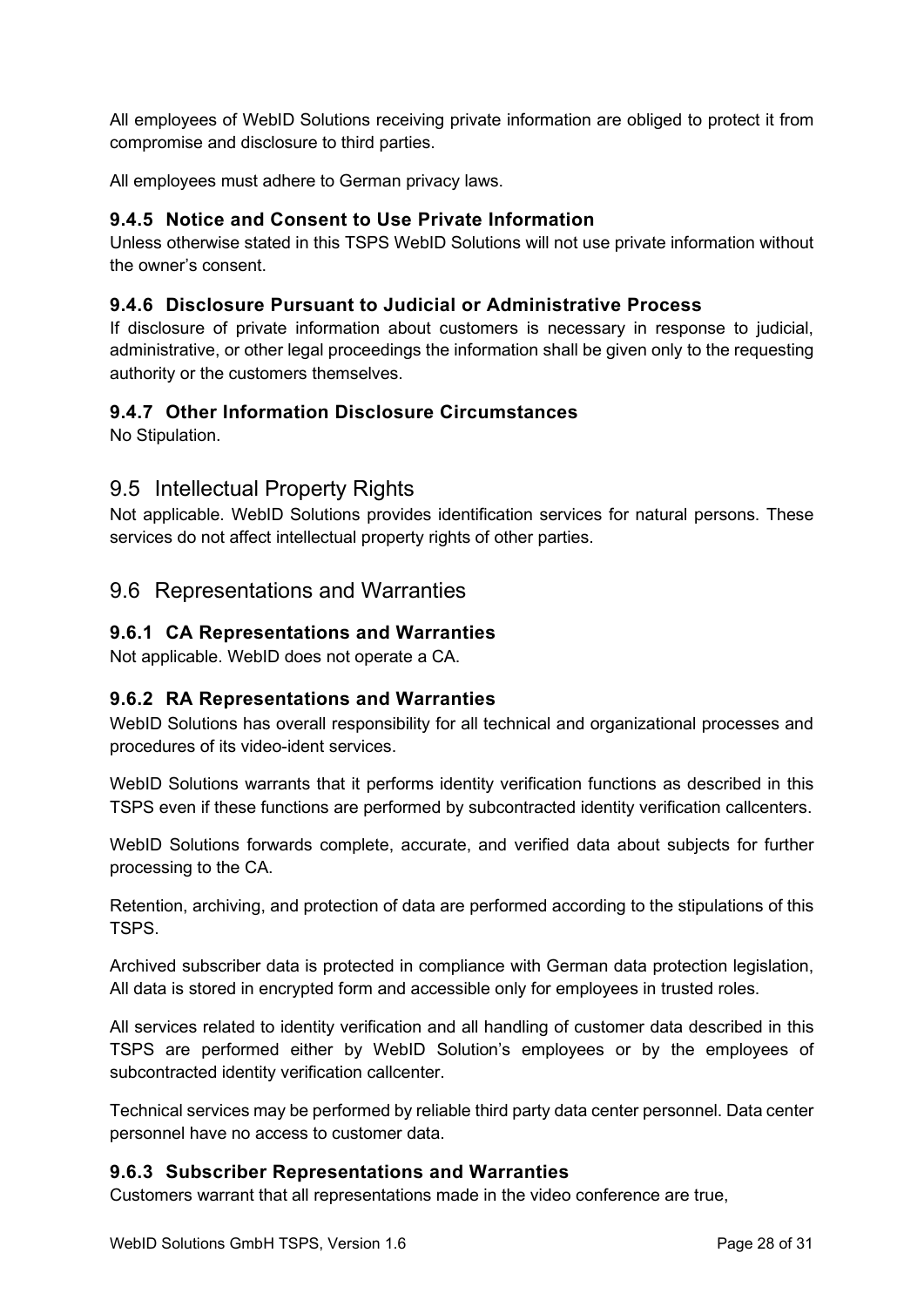## <span id="page-29-0"></span>**9.6.4 Relying Party Representations and Warranties**

Not applicable. WebID Solutions does not issue certificates and has no contact with relying parties.

#### <span id="page-29-1"></span>**9.6.5 Representations and warranties of other participants**

Not applicable. There are no other participants involved in WebID's identification services

## <span id="page-29-2"></span>9.7 Disclaimers of Warranties

Disclaimers of warranties are regulated in the contractual agreements with the CAs.

## <span id="page-29-3"></span>9.8 Limitations of Liability

Limitations of Liability are subject to contractual agreements between WebID Solutions and its business partners. In any case, limitations of liability contained in WebID Solutions' General Terms and Conditions (available at https://www.webid-solutions.de/de/standard-terms-ofbusiness.html) shall apply. Limitations of Liability as specifically agreed on in each individual case, where applicable, remain unaffected.

#### <span id="page-29-4"></span>9.9 Indemnities

The regulations of indemnification of German law are binding.

#### <span id="page-29-5"></span>**9.9.1 Indemnification by Subscribers**

To the extent permitted by applicable law, customers and CAs issuing qualified certificates based on the identity verification performed by WebID Solutions may be required to indemnify WebID Solutions for:

- submitting false facts or misrepresenting facts on the customer's identity,
- failure to disclose a material fact on the identity verification with intent to deceive any party,
- failure to protect the customer's private data, use of an untrusted system, or to otherwise take the precautions necessary to prevent the compromise, loss, disclosure, modification, or unauthorized use of the customer's private data.

# <span id="page-29-6"></span>9.10Term and Termination

#### <span id="page-29-7"></span>**9.10.1Term**

The TSPS becomes effective upon publication on WebID Solutions' web site. Amendments to this TSPS become effective upon publication.

#### <span id="page-29-8"></span>**9.10.2Termination**

This TSPS is amended from time to time and shall remain in force until it is replaced by a new version.

#### <span id="page-29-9"></span>**9.10.3Effect of Termination and Survival**

Despite the fact that this TSPS may eventually no longer be in effect, the following obligations and limitations of this TSPS shall survive: section 9.6 (Representations and Warranties), section 9.2 (Financial Responsibility), and section 9.3 (Confidentiality of Business Information).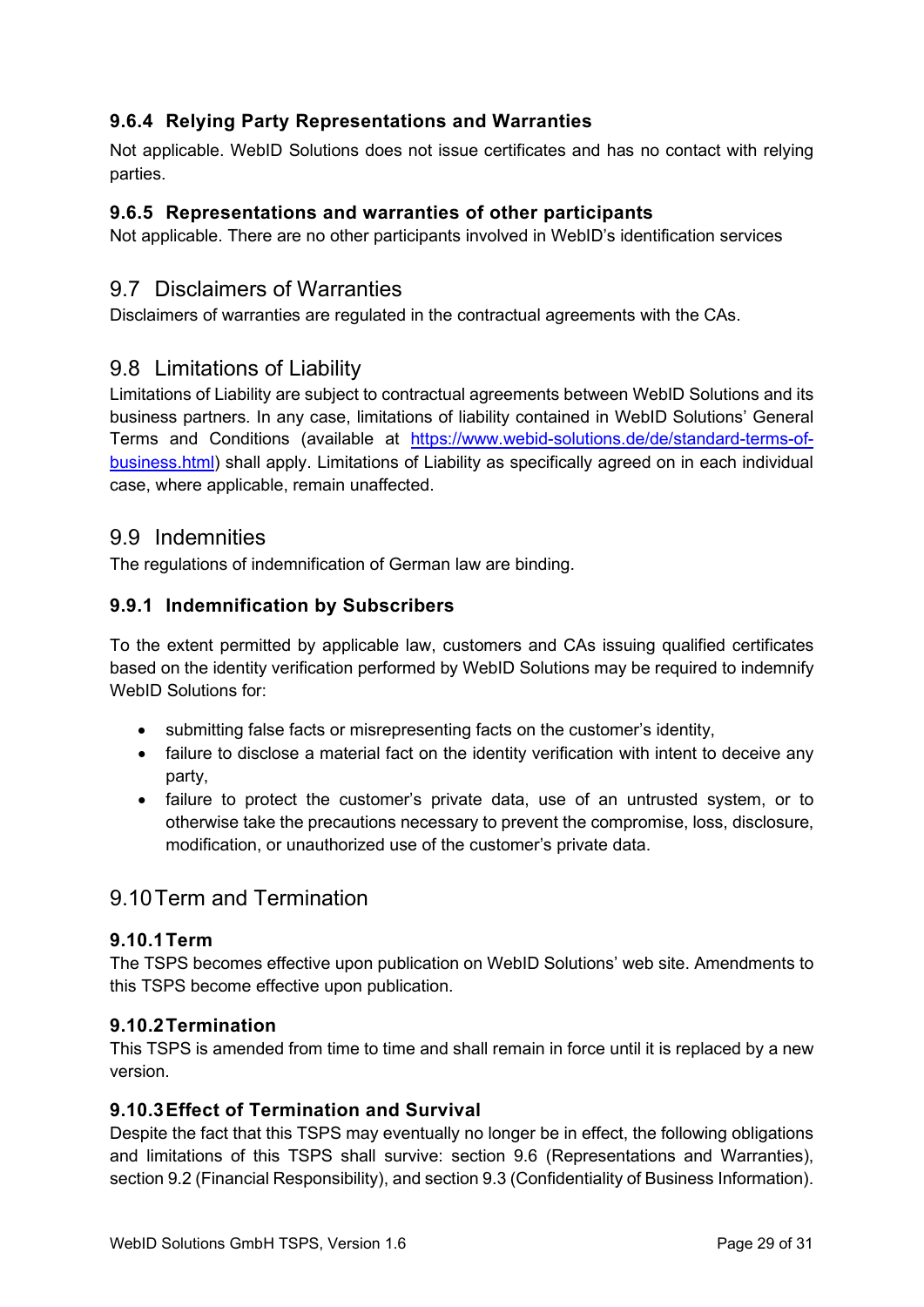## <span id="page-30-0"></span>9.11Individual notices and communications with participants

Not applicable. Communication with subscribers to the TSP's CA services is in the CA's responsibility.

## <span id="page-30-1"></span>9.12Amendments

## <span id="page-30-2"></span>**9.12.1Procedure for Amendment**

Amendments to this TSPS may be made by WebID Solutions' management. Amendments shall either be in the form of a document containing an amended form of the TSPS or an update. Amended versions or updates shall be published in the repository.

#### <span id="page-30-3"></span>**9.12.2Notification Mechanism and Period**

When relevant changes are intended to be made to this TSPS, WebID Solutions will inform the CAs for which WebID acts as subcontractor, WebID's customers (e.g.banks), if required, and the assessment body (see section 8.2). If required also the supervisory authority will be informed.

There is no need to inform certificate applicants and relying parties. Certificate applicants must accept the (new) TSPS during the identification process. Relying parties have no relationship with WebID Solutions; for relying parties only the CA's TSPS is relevant.

#### <span id="page-30-4"></span>**9.12.3Circumstances under Which OID Must be Changed**

Not applicable.

## <span id="page-30-5"></span>9.13Dispute Resolution Provisions

WebID Solutions only provides identity verification services in order to support the registration authorities of the CAs that issue the certificates. WebID Solutions has no contractual agreements with end-users or relying parties.

For disputes with end-users and relying parties the dispute resolution procedures of the issuing CAs apply.

Complaints regarding WebID Solutions' services can be submitted to datenschutz@webid-solutions.de.

#### <span id="page-30-6"></span>9.14Governing Law

Applicable law is the law of the Federal Republic of Germany.

#### <span id="page-30-7"></span>9.15Compliance with Applicable Law

This TSPS is subject to applicable national law, in particular the eIDAS regulation.

#### <span id="page-30-8"></span>9.16Miscellaneous provisions

#### <span id="page-30-9"></span>**9.16.1Entire agreement**

Not applicable.

#### <span id="page-30-10"></span>**9.16.2Assignment**